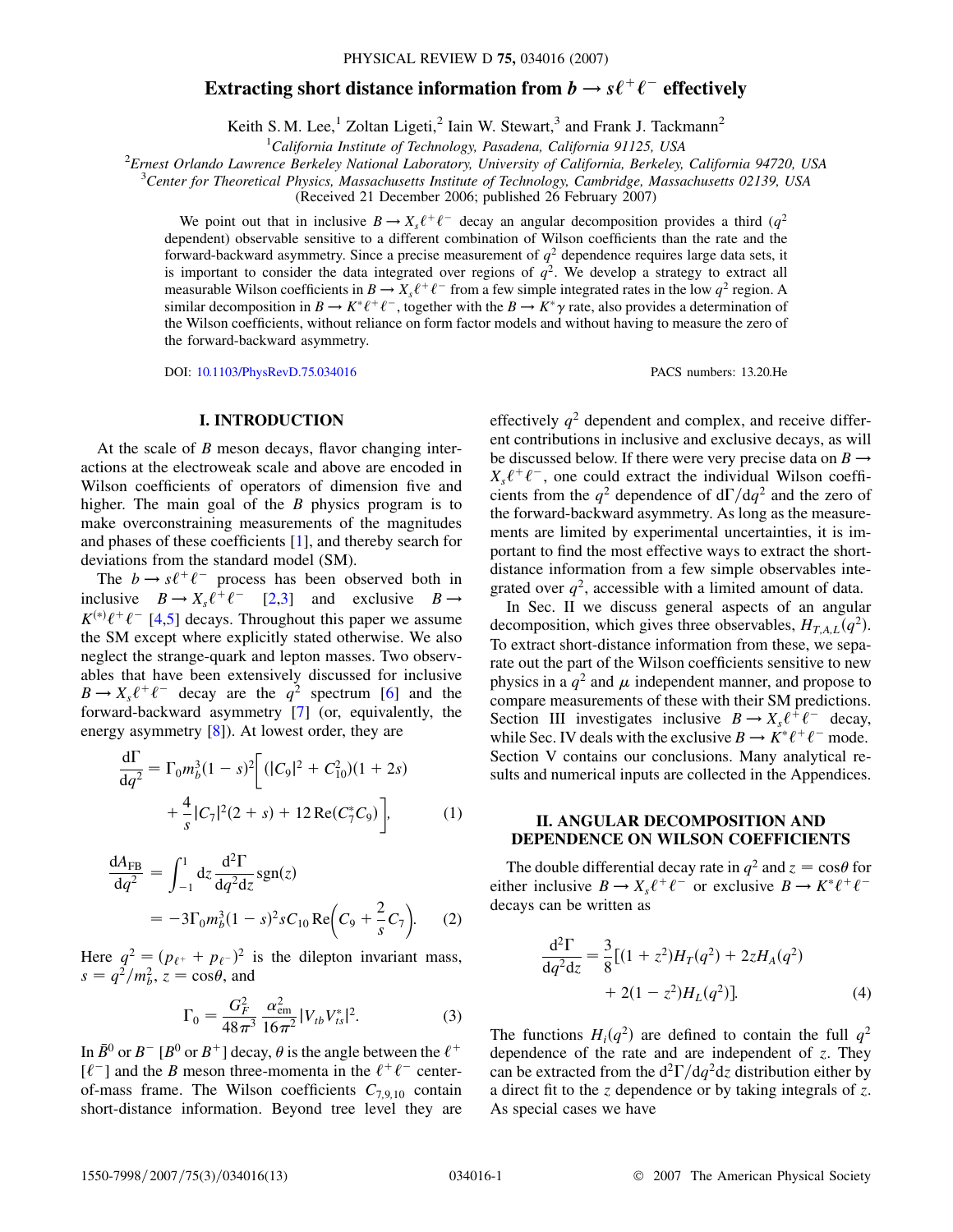LEE, LIGETI, STEWART, AND TACKMANN PHYSICAL REVIEW D **75,** 034016 (2007)

$$
\frac{\mathrm{d}\Gamma}{\mathrm{d}q^2} = H_T(q^2) + H_L(q^2),
$$
  
\n
$$
\frac{\mathrm{d}A_{\text{FB}}}{\mathrm{d}q^2} = \frac{3}{4} H_A(q^2).
$$
\n(5)

For  $H_L$  the hadronic current is longitudinally polarized, so the rate goes like  $\sin^2 \theta = 1 - z^2$ . For  $H_T$  and  $H_A$  the hadronic current is transversely polarized, with  $H_T$  containing the contributions from purely vector and axialvector leptonic currents and  $H_A$  containing the interference between vector and axial-vector leptonic currents. In the combinations  $H_T \pm H_A$  the hadronic and leptonic currents have the same (opposite) helicity, giving the usual  $(1 \pm$  $\cos\theta$ <sup>2</sup> =  $(1 \pm z)^2$  dependence. This decomposition is a common tool in the analysis of exclusive semileptonic decays (e.g.,  $B \to D^* \ell \nu$ ,  $\rho \ell \nu$ ,  $K^* \ell^+ \ell^-$ ) and of decays to two vector mesons (e.g.,  $B \to \phi K^*$ ,  $J/\psi K^*$ ). In analyzing inclusive  $B \to X_s \ell^+ \ell^-$ , it should not be harder than measuring  $A_{\text{FR}}$ .

<span id="page-1-0"></span>We introduce a scheme to separate certain SM contributions to the rate from terms that are most sensitive to new physics. We define modified Wilson coefficients

$$
C_7 = C_7(\mu)[\bar{m}_b(\mu)/m_b^{1S}] + ..., C_9 = C_9(\mu) + ..., C_{10} = C_{10}.
$$
 (6)

The ellipses denote a minimal set of perturbative corrections, such that  $C_{7.9}$  are  $\mu$  independent and real in the SM. These coefficients are given explicitly in Eq. ([A2\)](#page-8-0) in Appendix A to  $\mathcal{O}(\alpha_s)$ . The decay rate also depends on SM contributions that are not contained in  $C_{7,9,10}$ . These are discussed in Secs. III and IV. Of these, the dominant contributions are from the four-quark operators  $O_{1,2}$ , which are expected to be given by the SM. We regard the  $C_7$ ,  $C_9$ , and  $C_{10}$  as the unknown parameters that need to be extracted from experimental data, and compared with the SM or new physics predictions.

We do not expand the  $\overline{\text{MS}}$  *b*-quark mass,  $\bar{m}_b(\mu)$ , in  $\mathcal{C}_7$ , because it always comes together with  $O_7$  and they should be renormalized together. This also makes the perturbative expansions better behaved. In addition, as indicated in Eq. [\(6](#page-1-0)), we use the 1*S* scheme [[9\]](#page-12-8) for all other factors of  $m_b$  (and  $m_c$  as well), which also improves the perturbative expansions. We will drop the superscript 1*S* hereafter when the distinction is unimportant, but use  $m_b^{1S}$  for  $m_b$  everywhere (except  $\bar{m}_b$ , of course).

At subleading orders in  $\alpha_s$  and  $1/m_b$ , the dependence of the rates on the  $C_i$ 's will be different in inclusive and exclusive decays. To simplify the explanation of our main points, in the remainder of this section we neglect the contributions from operators other than  $O_{7,9,10}$ . Then, at leading order, the  $H_i$ 's defined in Eq.  $(4)$  $(4)$  $(4)$  have the general structure

<span id="page-1-1"></span>
$$
H_T(q^2) \propto 2(1-s)^2 s \left[ \left( C_9 + \frac{2}{s} C_7 \right)^2 + C_{10}^2 \right],
$$
  
\n
$$
H_A(q^2) \propto -4(1-s)^2 s C_{10} \left( C_9 + \frac{2}{s} C_7 \right),
$$
  
\n
$$
H_L(q^2) \propto (1-s)^2 \left[ (C_9 + 2C_7)^2 + C_{10}^2 \right].
$$
 (7)

Comparing Eqs. [\(1](#page-0-1)) and ([7\)](#page-1-1) we see that splitting  $d\Gamma/dq^2$ into  $H<sub>L</sub>(q<sup>2</sup>)$  and  $H<sub>T</sub>(q<sup>2</sup>)$  separates the contributions with different  $q^2$  dependences, providing a third independent observable, which has not been studied so far in inclusive  $B \to X_s \ell^+ \ell^-$ . For exclusive  $B \to K^* \ell^+ \ell^-$  it is equivalent to the fraction of longitudinal polarization  $F<sub>L</sub>$  =  $H_L/(H_T + H_L)$  measured by *BABAR* [\[5](#page-12-4)].

If one does not resolve the details of the hadronic system, neglects effects proportional to  $m_\ell^2/m_b^2$ , and does not measure the lepton polarization (which might be accessible in  $B \to X_s \tau^+ \tau^-$  [\[10](#page-12-9)], though this is challenging at best), then the only observable linear combinations of the Wilson coefficients are those given in Eq. ([7](#page-1-1)). This is necessarily the case for inclusive  $B \to X_s e^+ e^-$  and  $B \to$  $X_s\mu^+\mu^-$  decays.

In exclusive  $B \to K^* \ell^+ \ell^-$  decay, if the  $K^* \to K \pi$  decay is reconstructed, there are two additional observable angles. These are  $\theta_{K^*}$ , which is the analog of  $\theta$  for the  $K\pi$ system, and  $\phi$ , which is the angle between the  $K\pi$  and the  $\ell^+ \ell^-$  planes (using the notation of *BABAR* [\[5](#page-12-4)], which follows Ref. [\[11\]](#page-12-10)). Once one integrates over  $\phi$ , even if the  $\theta$  and  $\theta_{K^*}$  distributions are not integrated over, the rate depends only on the three linear combinations in Eq. ([7\)](#page-1-1). Keeping the  $\phi$  dependence would give rise to two further linear combinations [\[11\]](#page-12-10), and it would require a more detailed study to test whether the measurement could benefit from not integrating over  $\phi$ .

As mentioned above, instead of relying on the full  $q^2$ dependence, we want to integrate over as large regions of  $q<sup>2</sup>$  as possible to extract the Wilson coefficients from the simple integrals

$$
H_i(q_1^2, q_2^2) = \int_{q_1^2}^{q_2^2} dq^2 H_i(q^2).
$$
 (8)

We restrict our discussion to the low  $q^2$  region, 1 GeV<sup>2</sup> <  $q_1^2, q_2^2 < 6$  GeV<sup>2</sup>, since it is theoretically clean and contains a large part of the rate. The interference of the  $J/\psi$ contribution with the short-distance rate is a significant contamination at higher values of  $q^2$ , while the rate for  $q^2 > m_{\psi'}^2 \approx 14.2 \text{ GeV}^2$  is significantly smaller. Ultimately, the measured tail of the long-distance contribution will determine the optimal upper cut on  $q^2$ .

For  $H_L(q^2)$  the hadronic current is longitudinally polarized, so the  $C_7$  contribution is not enhanced by a  $1/s$  pole, and is numerically small. Since the Wilson coefficients in  $H_L$  combine into a  $q^2$  independent overall factor, there is no gain in considering the  $q^2$  dependence of  $H_L(q^2)$ . Thus, to get maximal statistics one should use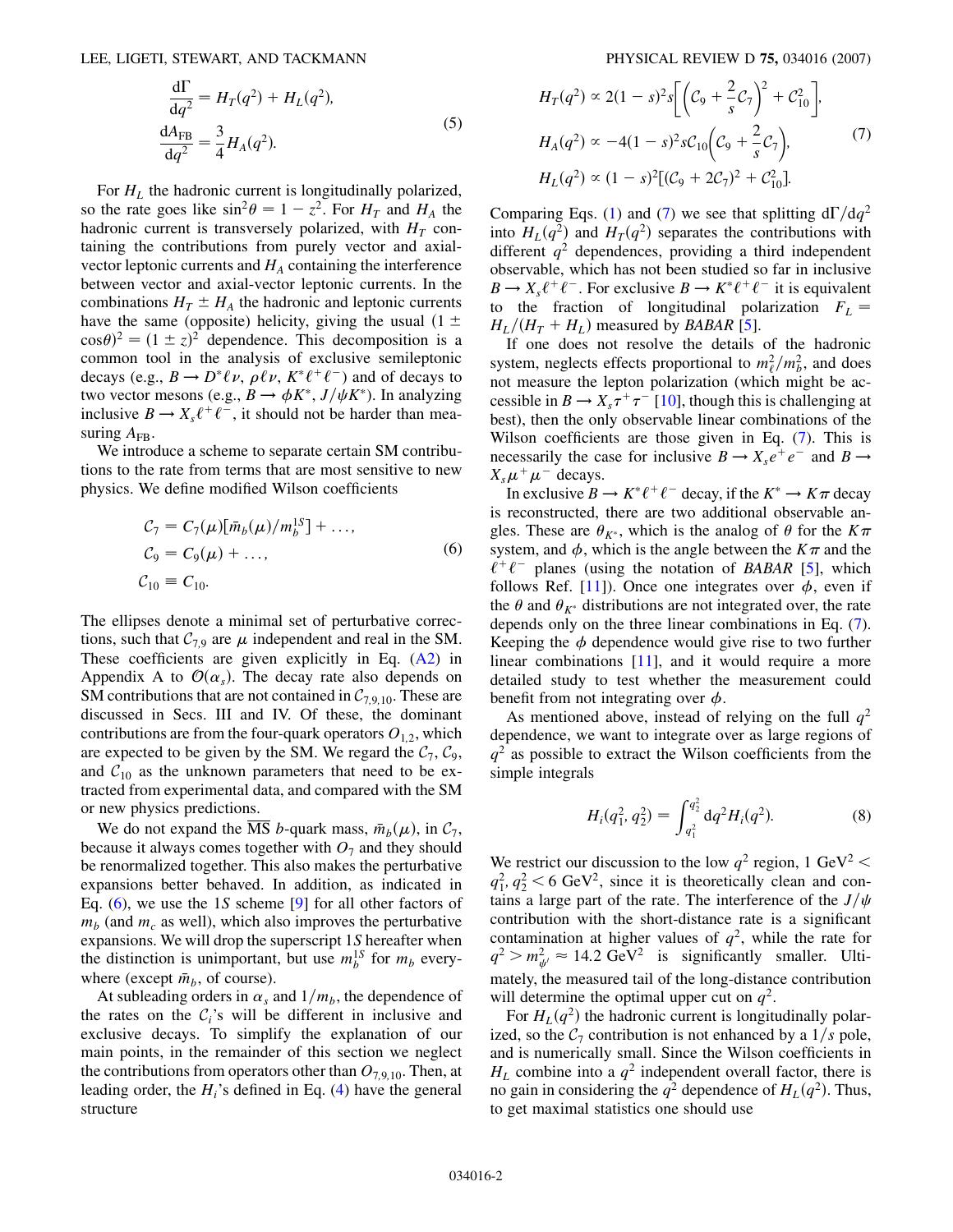EXTRACTING SHORT DISTANCE INFORMATION FROM ... PHYSICAL REVIEW D **75,** 034016 (2007)

$$
H_L(1,6) \propto \mathcal{C}_9^2 + \mathcal{C}_{10}^2 + 4\mathcal{C}_7\mathcal{C}_9 + 4\mathcal{C}_7^2,\tag{9}
$$

which is dominated by the  $C_9^2 + C_{10}^2$  term.

In contrast, in  $H_T(q^2)$  the different contributions have a hierarchical  $q^2$  dependence, i.e.

$$
H_T(q^2) \propto \frac{4}{s} C_7^2 + 4C_7 C_9 + s(C_9^2 + C_{10}^2). \tag{10}
$$

In this case, integrating  $H_T(q^2)$  over  $q^2$ , the  $C_7C_9$  interference term in  $H_T(1, 6)$  is as important as the  $C_9^2 + C_{10}^2$ contribution, because the latter vanishes for  $q^2 \rightarrow 0$ . Thus, with enough statistics, it will be worth splitting  $H_T(1, 6)$  into two integrals,  $H_T(1, q_i^2)$  and  $H_T(q_i^2, 6)$ , giving access to two independent combinations of Wilson coefficients. The value of  $q_i^2$  should be chosen to give comparable statistics for the two integrated rates. We will use *H<sub>T</sub>*(1, 3.5) and *H<sub>T</sub>*(3.5, 6) below.

Finally,  $H_A(1, 6) \propto A_{FB}$  has comparable  $C_7C_{10}$  and  $C_9C_{10}$ contributions. To separate them, one can split  $H_A(1, 6)$  into  $H_A(1, q_i^2)$  and  $H_A(q_i^2, 6)$  similarly to  $H_T$  above, where the precise value of  $q_i^2$  can again vary. We will use  $H_A(1, 3.5)$ and  $H_A(3.5, 6)$ , which give reasonably independent linear combinations of  $C_7C_{10}$  and  $C_9C_{10}$ . We do not normalize  $H_A(q^2)$  by  $d\Gamma/dq^2$ , as is often done for  $dA_{FB}/dq^2$ . This would suppress the low  $q^2$  region, without providing any real advantage. If necessary,  $H_A(q^2)$  could be normalized to the rate in a certain  $q^2$  window.

Usually the zero of  $H_A(q^2) \propto dA_{FB}/dq^2$ , which occurs in the vicinity of  $q_{FB}^2 = -2m_b^2(\mathcal{C}_7/\mathcal{C}_9)$ , is advocated to determine  $C_7/C_9$ . As discussed in the introduction, measuring  $q_{FB}^2$  requires very large data sets. Measuring two integrals of  $H_A(q^2)$  as described above may be a simpler way to achieve similar sensitivity with less data.

## **III. INCLUSIVE**  $B \to X_s \ell^+ \ell^-$

<span id="page-2-0"></span>In this section we consider the inclusive decay  $B \rightarrow$  $X_s \ell^+ \ell^-$ , working to what is usually referred to as nextto-next-to-leading order (NNLO). We define the effective coefficients

$$
C_7^{\text{incl}}(q^2) = C_7 + F_7(q^2) + G_7(q^2),
$$
  
\n
$$
C_9^{\text{incl}}(q^2) = C_9 + F_9(q^2) + G_9(q^2),
$$
\n(11)

such that all terms on the right-hand side of Eq.  $(11)$  $(11)$  $(11)$  are separately  $\mu$  independent to the order we are working at.

The functions  $F_i(q^2)$  and  $G_i(q^2)$  are calculated in the SM. The  $F_{7,9}(q^2)$  contain perturbative contributions from the four-quark operators  $O_{1-6}$  and the chromomagnetic penguin operator,  $O_8$ , while the  $G_{7,9}(q^2)$  contain nonperturbative  $O(1/m_c^2)$  corrections involving the four-quark operators [[12](#page-12-11)]. The latter can be included in a simple form for any differential rate, but the final results have to be re-expanded so that  $\mathcal{O}(\alpha_s/m_c^2, 1/m_c^4)$  terms are not kept. The explicit expressions are given in Appendix A. In the small  $q^2$  region (well below the  $c\bar{c}$  threshold), the  $C_{7,9}^{\text{incl}}(q^2)$ have only small imaginary parts and modest  $q^2$  dependences, which arise only from  $O_{1-6,8}$  and are fully contained in  $F_i(q^2)$  and  $G_i(q^2)$ . Therefore, all  $C_i$  are real numbers in the SM, which has the advantage of reducing the number of parameters to three.

At NNLO, we include the corrections to the  $F_i(q^2)$  up to  $O(\alpha_s)$  where they are known analytically [\[13](#page-12-12)–[16](#page-12-13)], and to the Wilson coefficients of  $O_{1-6,8}$  entering the  $F_i(q^2)$  [\[17–](#page-12-14) [20](#page-12-15)]. At leading order in  $\alpha_s$ ,  $F_7(q^2)$  vanishes, while  $F_9(q^2)$ is nonvanishing. We also include the  $\mathcal{O}(\alpha_s)$  corrections to the matrix elements of  $O_{7,9,10}$  [\[14](#page-12-16)[,21,](#page-12-17)[22\]](#page-12-18) and the nonperturbative  $O(1/m_b^2)$  [[23](#page-12-19),[24](#page-12-20)] corrections. The short-distance contributions to the  $H_i(q^2)$  can be written as [ $s =$  $q^2/(m_b^{1S})^2$ 

$$
H_T(q^2) = 2\Gamma_0(m_b^{1S})^3 (1-s)^2 s \left[ (|C_9^{\text{incl}}|^2 + C_{10}^2) h_T^{99}(s) + \frac{4}{s^2} |C_T^{\text{incl}}|^2 h_T^{77}(s) + \frac{4}{s} \text{Re}(C_T^{\text{incl}*} C_9^{\text{incl}}) h_T^{79}(s) \right] + H_T^{\text{brems}}(q^2),
$$

$$
H_A(q^2) = -4\Gamma_0(m_b^{1S})^3(1-s)^2 sC_{10} \text{ Re} \Bigg[ C_9^{\text{incl}} h_A^{90}(s) + \frac{2}{s} C_7^{\text{incl}} h_A^{70}(s) \Bigg] + H_A^{\text{brems}}(q^2), H_L(q^2) = \Gamma_0(m_b^{1S})^3(1-s)^2 [(|C_9^{\text{incl}}|^2 + C_{10}^2)h_L^{99}(s) + 4|C_7^{\text{incl}}|^2 h_L^{77}(s) + 4 \text{ Re}(C_7^{\text{incl}}{}^* C_9^{\text{incl}})h_L^{79}(s)] + H_L^{\text{brems}}(q^2).
$$
 (12)

<span id="page-2-1"></span>The functions  $h_i^j(s)$  are defined to have only a residual *s* dependence entering at higher orders in  $\alpha_s$  and  $1/m_b$ , i.e.

$$
h_i^j(s) = 1 - 2 \frac{\alpha_s C_F}{4\pi} \omega_i^j(s) + \frac{1}{m_b^2} \chi_i^j(s), \qquad (13)
$$

with  $C_F = 4/3$ . The  $\omega_i^j(s)$  and  $\chi_i^j(s)$  containing the  $\mathcal{O}(\alpha_s)$ and  $\mathcal{O}(1/m_b^2)$  corrections are given in Appendix A. We neglect the finite bremsstrahlung corrections due to fourquark operators,  $H_i^{\text{brems}}(q^2)$ , which are not known for the double differential rate  $d^2\Gamma/dq^2dz$ . This should be a safe approximation, since in the known cases of  $d\Gamma/dq^2$  [\[25\]](#page-12-21) and  $dA_{FB}/dq^2$  [\[26\]](#page-12-22) they are at or below the 1% level.

To make numerical predictions we use the input values collected in Appendix B. Since the value of  $m_b^{1S}$  is known to better than 1%, there would not be a significant benefit relative to other uncertainties in normalizing the rates to  $\Gamma(B \to X\ell\bar{\nu})$ . We find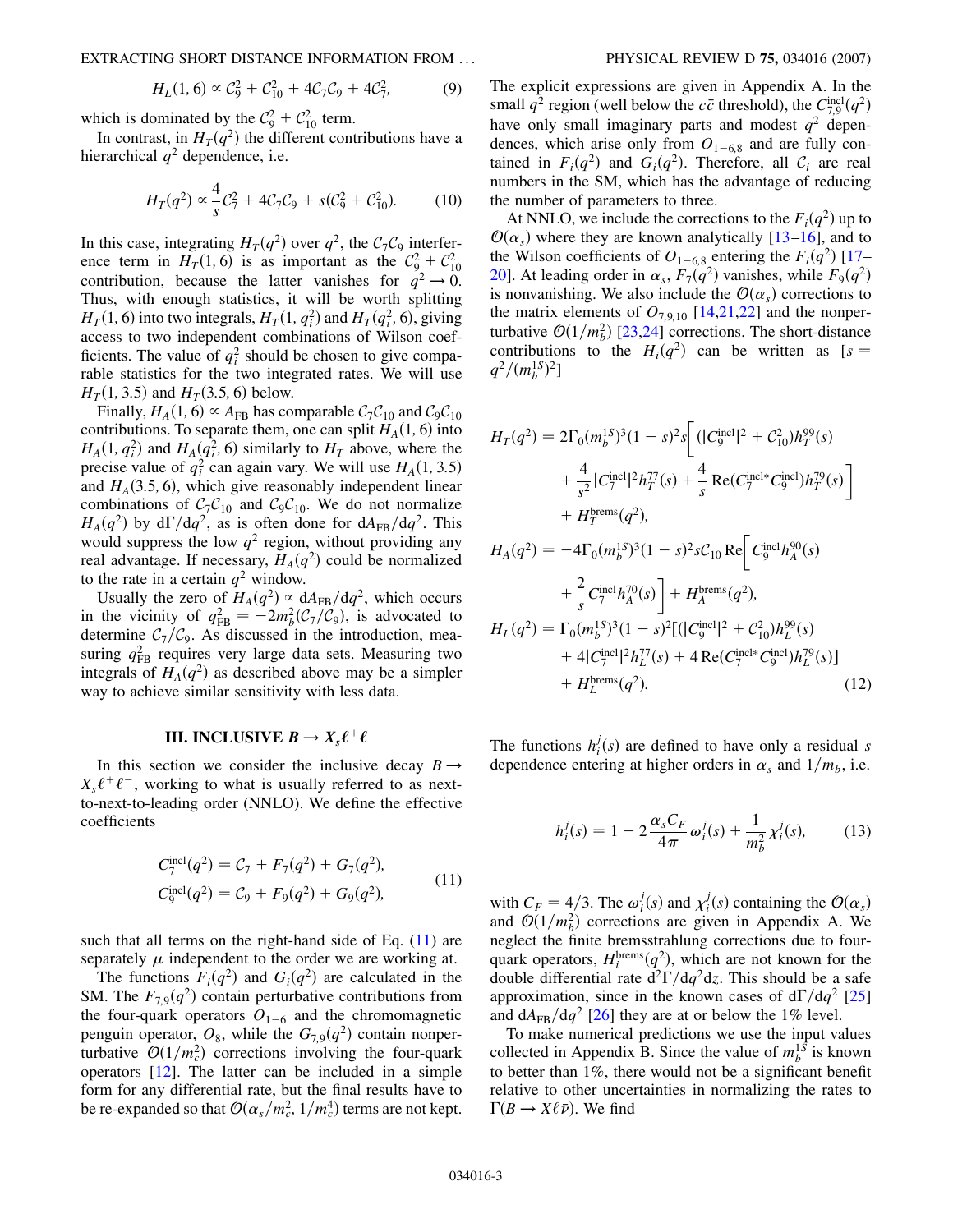<span id="page-3-0"></span>
$$
H_T(1, 3.5)/\Gamma_0 = 37.18(\mathcal{C}_9^2 + \mathcal{C}_{10}^2) + 15550.\mathcal{C}_7^2 + 1409.\mathcal{C}_7\mathcal{C}_9
$$
  
\n
$$
- 119.4\mathcal{C}_9 - 2795.\mathcal{C}_7 - 69.65,
$$
  
\n
$$
H_T(3.5, 6)/\Gamma_0 = 59.76(\mathcal{C}_9^2 + \mathcal{C}_{10}^2) + 1067.\mathcal{C}_7\mathcal{C}_9 + 5008.\mathcal{C}_7^2
$$
  
\n
$$
- 76.25\mathcal{C}_9 - 778.2\mathcal{C}_7 - 67.72,
$$
  
\n
$$
H_A(1, 3.5)/\Gamma_0 = -\mathcal{C}_{10}(70.19\mathcal{C}_9 + 1401.\mathcal{C}_7 - 121.5),
$$
  
\n
$$
H_A(3.5)/\Gamma_0 = -\mathcal{C}_{10}(70.19\mathcal{C}_9 + 1401.\mathcal{C}_7 - 121.5),
$$

$$
H_A(3.5, 6)/\Gamma_0 = -C_{10}(111.8C_9 + 1051.C_7 - 80.91),
$$
  
\n
$$
H_L(1, 6)/\Gamma_0 = 315.2(C_9^2 + C_{10}^2) + 1377.C_7^2 + 1299.C_7C_9
$$
  
\n
$$
+ 33.41C_9 + 86.86C_7 - 72.87.
$$
 (14)

The major uncertainties in Eqs. [\(14\)](#page-3-0) arise from higher order perturbative corrections,  $m_b$  and  $m_c$ . Varying the renormalization scale between  $m_b/2$  and  $2m_b$ , we get less than 5% uncertainty in the coefficients of the dominant terms in Eq. [\(14\)](#page-3-0). Since the difference  $m_b - m_c$  is known precisely [\[27\]](#page-12-23), we vary  $m_b$  and  $m_c$  in a correlated manner, which gives a  $1-5\%$  uncertainty. The uncertainties from other input parameters and higher order corrections in  $1/m<sub>b</sub>$  are much smaller. The uncertainties from the electroweak matching scale,  $\mu_0$ , and the top-quark mass,  $m_t$ , in Eq. ([14](#page-3-0)) are negligible, because they primarily enter via the values of the  $C_i$ . Using Eq. [\(14\)](#page-3-0) and the SM values of  $C_i$ from Appendix B, we obtain the SM prediction for the  $B \to X_s \tilde{\ell}^+ \ell^-$  branching ratio for 1 GeV<sup>2</sup>  $\lt q^2 \lt 6$  GeV<sup>2</sup>,

$$
\tau_B \Gamma(1, 6) = (1.575 \pm 0.067_{\lbrack \mu \rbrack} \pm 0.051_{\lbrack m_b, m_c \rbrack} \pm 0.041_{\lbrack m_t \rbrack}
$$

$$
\pm 0.019_{\lbrack \mu_0 \rbrack}) \times 10^{-6}. \tag{15}
$$

This agrees well with Refs. [\[16,](#page-12-13)[20\]](#page-12-15) and with Ref. [[28\]](#page-12-24), which also uses the 1*S* scheme.

To illustrate the improvement in determining the Wilson coefficients one can obtain by separating  $\Gamma$  into  $H_T$  and  $H<sub>L</sub>$ , we scale the current measurements [\[2,](#page-12-1)[3](#page-12-2)] to 1 ab<sup>-1</sup> luminosity, which gives about 10% statistical uncertainty for  $\Gamma(1, 6)$ . We assume that the  $H_i$  are measured with the central values given by the SM. The statistical error of  $H_T$ and  $H_L$  is obtained by scaling by the number of events compared to  $\Gamma(1, 6)$ . In the case of  $H_A$  we take the same absolute statistical error for  $3/4H_A$  as for the total rate integrated over the same  $q^2$ -region. The reason is that  $3/4H_A$  corresponds to the difference between the rates for positive and negative  $\cos\theta$ , which has the same absolute statistical error as the sum. To this we add in quadrature a 20% systematic uncertainty for all  $H_i$ , to account for experimental systematics and theoretical uncertainties. From each observable's total error we build  $\chi^2$  for the individual and combined constraints, and Figs. [1](#page-3-1) and [2](#page-4-0) show the  $\Delta \chi^2 = 1$  regions in the  $C_9 - C_{10}$  plane. Since  $B \to X_s \gamma$  will always be measured with higher precision than  $B \to X_s \ell^+ \ell^-$ , we consider the value of  $C_7^2$  to be known from  $B \to X_s \gamma$  and assume its sign is negative as in the SM (since there is an overall sign ambiguity).

<span id="page-3-1"></span>

FIG. 1 (color online). Constraints in the  $C_9 - C_{10}$  plane. Left:  $\Gamma(1, 3.5)$  and  $\Gamma(3.5, 6)$  [light and medium (gray) annuli],  $H_A(1, 3.5)$  and  $H_A(3.5, 6)$  [light and dark (green) regions bounded by hyperbolae]. Right:  $H_T(1, 6)$  [dark (blue) annulus],  $H_L(1, 6)$  [medium (orange) annulus],  $H_A(1, 6)$  [light (green) region bounded by hyperbolae], and for comparison  $\Gamma(1, 6)$  [light (gray) annulus]. The black dots show the assumed (SM) central values. The combined constraints are also shown [small light (yellow) regions].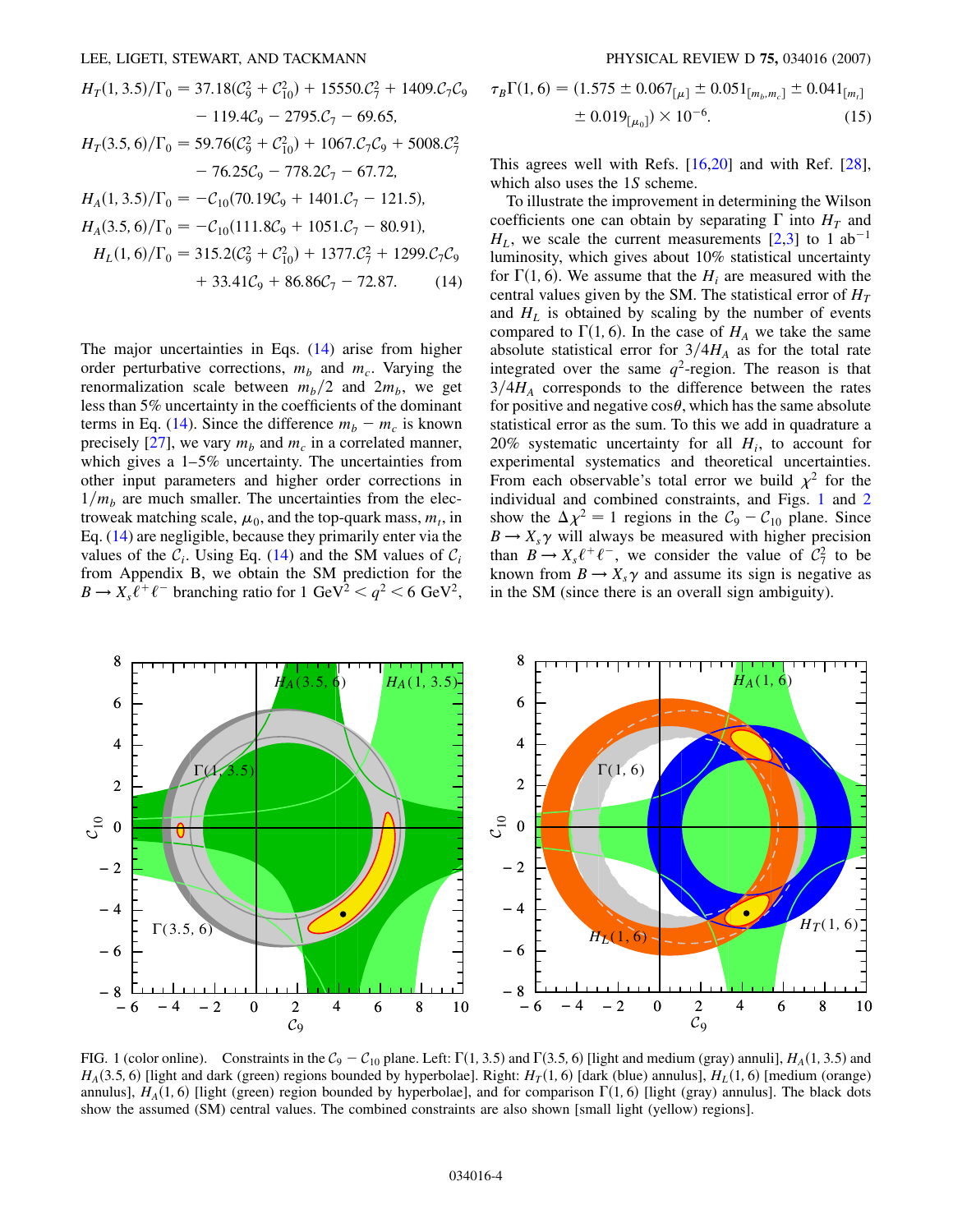On the left-hand side in Fig. [1](#page-3-1) we show the constraints from  $\Gamma(1, 3.5)$ ,  $\Gamma(3.5, 6)$  [light and medium (gray) annuli],  $H_A(1, 3.5)$ , and  $H_A(3.5, 6)$  [light and dark (green) regions bounded by hyperbolae]. This plot shows that splitting  $\Gamma(1, 6)$  into two regions is not really useful because a very similar linear combination of Wilson coefficients is constrained. As is well known, splitting  $H_A(1, 6)$  into two regions is very useful, since different combinations of coefficients are constrained by each region. (This is also the reason why the zero of the forward-backward asymmetry is interesting to study.) The plot on the right in Fig. [1](#page-3-1) shows that splitting  $\Gamma(1, 6)$  into  $H_T(1, 6)$  [dark (blue) annulus] and  $H_L(1, 6)$  [medium (orange) annulus] gives a very powerful constraint. This shows the power of separately measuring  $H_T$  and  $H_L$  as advocated in the introduction. The observables shown in this figure are sufficient to extract the absolute values  $|\mathcal{C}_i|$  and the sign of  $\mathcal{C}_9$  relative to  $C_7$ . The constraint from  $\Gamma(1, 6)$  is also plotted [light (gray) annulus], which shows that separating  $\Gamma$  into  $H_T$  and  $H_L$ significantly improves the constraints. However, because of its large relative error,  $H_A(1, 6)$  [light (green) region bounded by hyperbolae] does not provide a good constraint.

The left plot in Fig. [2](#page-4-0) shows that splitting  $H_A$  into two regions gives sensitivity to the sign of  $C_{10}$ . Measuring  $H_A(1, 3.5)$  and  $H_A(3.5, 6)$  can distinguish between the positive and negative solutions for  $C_{10}$ . Combined with the tighter constraints from splitting  $\Gamma$  into  $H_T$  and  $H_L$ , splitting  $H_A$  into these two regions gives information similar to the zero of  $A_{FB}$ . The plot on the right in Fig. [2](#page-4-0) shows that splitting  $H_T(1, 6)$  into  $H_T(1, 3.5)$  and  $H_T(3.5, 6)$  can further overconstrain the determination of the Wilson coefficients. The black (dark blue) region in the right plot in Fig. [2](#page-4-0) shows the combined constraint from only the two  $H_T$  integrals. The requirement that the  $H_L$  constraint overlaps with it effectively provides a consistency test on the value of  $C_7$  extracted from  $B \to X_s \gamma$ . Such overconstraining determinations of the Wilson coefficients provide model independent searches for physics beyond the SM, complementary to and possibly more effective than constraining specific new physics scenarios (e.g., Wilson coefficients with flipped signs, complex values, or adding right-handed operators). For example, if there are operators with right-handed helicity structure, they will affect  $H_L$  and  $H_T$  differently, because of the different polarizations.

It would also be interesting to explore experimentally whether the influence of the  $J/\psi$  resonance turns on at similar  $q^2$  values in  $H_T$ ,  $H_A$ , and  $H_L$ . Since we have no information on the  $J/\psi$  polarization in inclusive  $B \rightarrow$  $J/\psi X_s$  decay, it is possible that the upper cut on  $q^2$  can be extended past  $6 \text{ GeV}^2$  in some (but maybe not all) of these observables, which may improve the statistical accuracy of the measurement.

## **IV. EXCLUSIVE**  $B \to K^* \ell^+ \ell^-$

We now turn to the exclusive decay  $B \to K^* \ell^+ \ell^-$ . While the theoretical uncertainties are larger than in the inclusive analysis, measuring the exclusive mode is sim-

<span id="page-4-0"></span>

<span id="page-4-1"></span>FIG. 2 (color online). Constraints in the  $C_9 - C_{10}$  plane. Left:  $H_T(1, 6)$  [dark (blue) annulus],  $H_L(1, 6)$  [medium (orange) annulus],  $H_A(1, 3.5)$  and  $H_A(3.5, 6)$  [light and dark (green) regions bounded by hyperbolae]. Right: as on the left, but  $H_T$  split into  $H_T(1, 3.5)$  and  $H_T$ (3.5, 6) [dark and light (blue) annuli]. The right plot also shows the constraint from the two  $H_T$  observables alone [small black (dark blue) regions]. All other notations are as in Fig. [1](#page-3-1).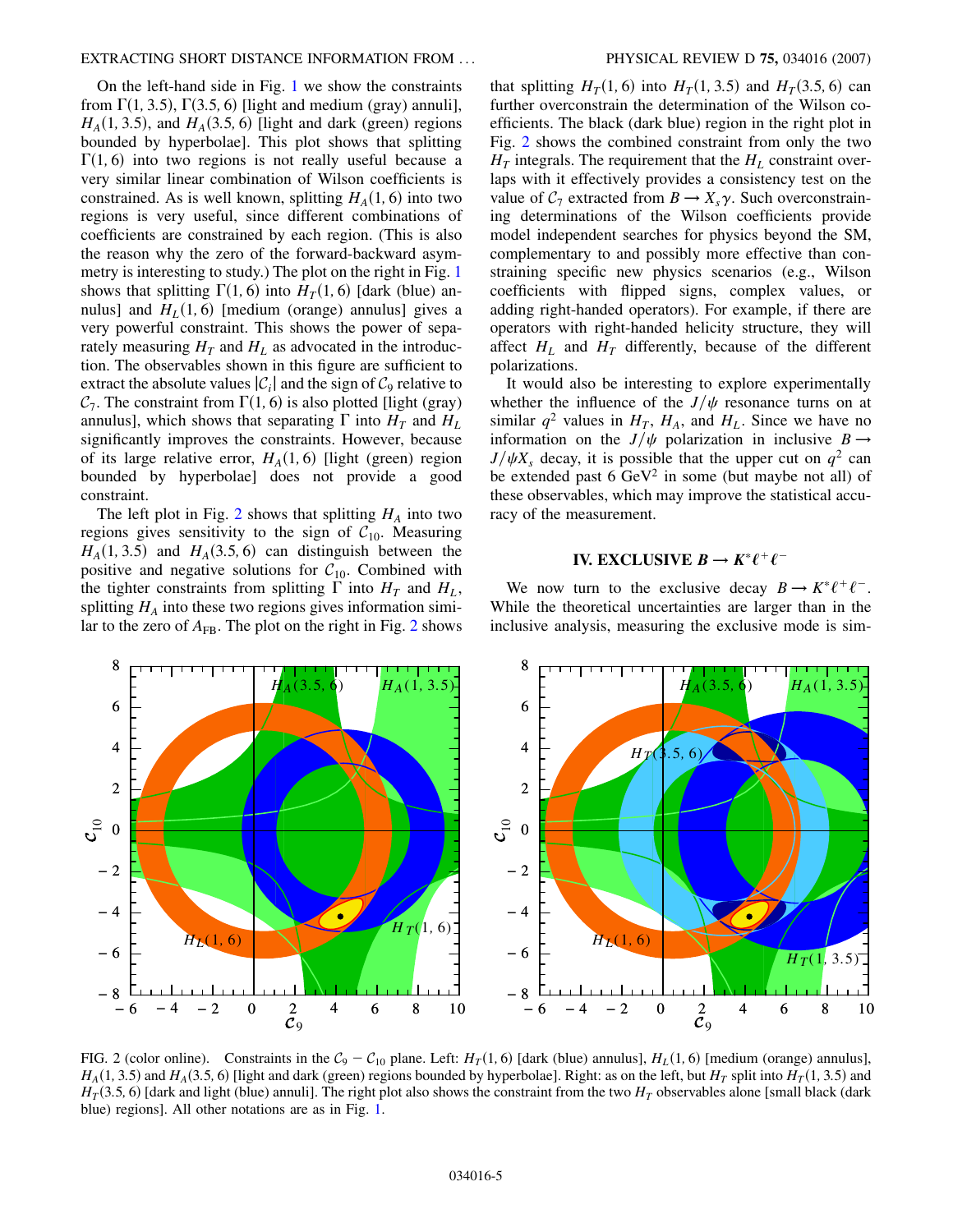#### LEE, LIGETI, STEWART, AND TACKMANN PHYSICAL REVIEW D **75,** 034016 (2007)

pler and it may be the only possibility at LHCb. Compared with the inclusive decay, the exclusive measurements go closer to  $q^2 = m_{\psi}^2$ : 8.1 GeV<sup>2</sup> at Belle [[4\]](#page-12-3) and 8.4 GeV<sup>2</sup> at *BABAR* [[5](#page-12-4)]. In this region of phase space the energy of the  $K^*$  varies only between 1.9 GeV  $\lt E_{K^*}$   $\lt$  2.7 GeV, which helps control some theoretical uncertainties. In our general discussion we will consider for simplicity  $0.1 \text{ GeV}^2$  <  $q^2$  < 8 GeV<sup>2</sup>, where the precise value of neither limit is important (the lower limit can be replaced by any experimentally appropriate value above  $4m_{\ell}^2$ ). However, for comparisons of our results with the data, we use the limits used in the experimental analysis.

In this section we explain that, similarly to the inclusive decay, all the information obtainable can be extracted from a few integrated rates. To obtain the most information on the ratios of Wilson coefficients, Belle [[4](#page-12-3)] performed a maximum-likelihood fit to the double differential distribution  $d^2\Gamma/dq^2dz$ . However, since the theoretical predictions change for the double differential rate as they are being refined, we think that a few integrated rates will be very useful to compare the theory with the data. In addition, results from different experiments are more straightforward to combine for these partial rates.

In the heavy quark limit, soft-collinear effective theory (SCET) [\[29\]](#page-12-25) relates the seven full QCD form factors that describe  $B \to K^* \ell^+ \ell^-$  to fewer functions. We follow the notation of Ref. [\[30\]](#page-12-26), and denote these by  $\zeta_{\perp,\parallel}$  and  $\zeta_{\perp,\parallel}^J$ . The  $\zeta_{\perp,\parallel}$  obey the form factor relations [[31](#page-12-27)], while  $\zeta_{\perp,\parallel}^{J}$ violate them. Whether  $\zeta^{J}/\zeta$  is  $\mathcal{O}(\alpha_s)$  or  $\mathcal{O}(1)$  is subject to discussion, and so at the present time the  $\alpha_s$  corrections in exclusive decay are not fully known.

<span id="page-5-0"></span>The angular decomposition for  $B \to K^* \ell^+ \ell^-$  is [\[15](#page-12-28)[,32,](#page-12-29)[33](#page-12-30)]

$$
H_T(q^2) = 2\Gamma_0 m_B^3 \lambda^3 s \Big\{ C_{10}^2 [\zeta_\perp(s)]^2 + \Big\{ C_9^{\text{excl}} \zeta_\perp(s) + \frac{2C_7^{\text{excl}}}{s} \frac{m_b^{1S}}{m_B} [\zeta_\perp(s) + (1 - s) \zeta_\perp^J(s)] \Big\|^2 \Big\},
$$
  
\n
$$
H_A(q^2) = -4\Gamma_0 m_B^3 \lambda^3 s C_{10} \zeta_\perp(s) \text{Re} \Big\{ C_9^{\text{excl}} \zeta_\perp(s) + \frac{2C_7^{\text{excl}}}{s} \frac{m_b^{1S}}{m_B} [\zeta_\perp(s) + (1 - s) \zeta_\perp^J(s)] \Big\},
$$
  
\n
$$
H_L(q^2) = \frac{1}{2} \Gamma_0 m_B^3 \lambda^3 \Big( C_{10}^2 + \Big\{ C_9^{\text{excl}} + 2C_7^{\text{excl}} \frac{m_b^{1S}}{m_B} \Big\}^2 \Big) \times [\zeta_{\parallel}(s) - \zeta_{\parallel}^J(s)]^2.
$$
 (16)

In this section  $s = q^2/m_B^2$ . In Eq. [\(16\)](#page-5-0),  $\rho = m_{K^*}^2/m_B^2$ 0.03 and  $\lambda = [(1-s)^2 - 2\rho(1+s) + \rho^2]^{1/2}$ . In analogy to Eq.  $(11)$  $(11)$  $(11)$ , we have defined

<span id="page-5-2"></span>
$$
C_7^{\text{excl}}(q^2) = C_7 + F_7(q^2) + \mathcal{O}(\alpha_s),
$$
  
\n
$$
C_9^{\text{excl}}(q^2) = C_9 + F_9(q^2) + \mathcal{O}(\alpha_s).
$$
\n(17)

Note that there are additional  $\mathcal{O}(\alpha_s)$  corrections beyond  $F_{7,9}(q^2)$  [\[15,](#page-12-28)[34\]](#page-12-31), and we do not attempt to address power suppressed terms.

Without lattice QCD (LQCD) input, model calculations, or nonleptonic decay data to constrain  $\zeta_{\parallel}^{(J)}$ , we cannot learn about the  $C_i$ 's from  $H_L$ . However, the magnitudes of the form factors  $\zeta_{\perp}^{(J)}$  can be constrained from the  $B \to K^* \gamma$ rate,

<span id="page-5-1"></span>
$$
\Gamma(B \to K^* \gamma) = \frac{G_F^2}{8\pi^3} \frac{\alpha_{\rm em}}{4\pi} |V_{tb} V_{ts}^*|^2 m_B^3 (m_b^{15})^2 (1 - \rho)^3
$$
  
×  $|C_7^{\rm excl}(0)|^2 [\zeta_{\perp}(0) + \zeta_{\perp}^J(0)]^2.$  (18)

In Eqs. [\(16\)](#page-5-0), ([18](#page-5-1)), and ([22](#page-6-0)) we display the kinematical  $\rho$ dependences, but neglect the ''dynamical'' ones, which would, for example, multiply  $\zeta_{\perp}^{J}(0)$  in Eq. [\(18\)](#page-5-1) by (1 –  $\rho$ ).

<span id="page-5-3"></span>The  $\zeta$  and  $\zeta^J$  form factors are functions of the  $K^*$  energy,  $E_{K^*} = (m_B/2)(1 - s + \rho)$ . In the heavy quark limit, a convenient parameterization is

$$
\zeta_{\perp}^{(J)}(s) = \frac{\zeta_{\perp}^{(J)}(0)}{(1-s)^2} [1 + \mathcal{O}(\alpha_s, \Lambda/E_{K^*})], \qquad (19)
$$

i.e., the form factors' leading *E* dependence is  $1/E_{K^*}^2$ . Since in the 0.1 GeV<sup>2</sup>  $q^2 < 8.4$  GeV<sup>2</sup> region  $E_{K^*}$  varies only over 1.9 GeV  $\lt E_{K^*}$   $\lt$  2.7 GeV, we do not expect large deviations from this limit. For example,  $\zeta_{\perp}$  can have additional logarithmic dependence on  $E_{K^*}$  [\[35\]](#page-12-32), which is roughly constant over this small region.

In the literature  $\zeta^{J}/\zeta$  is often treated as  $\mathcal{O}(\alpha_s)$ . The zerobin [\[36\]](#page-12-33) shows that this is not the case parametrically, so we treat both  $\zeta_1(0)$  and  $\zeta_2^J(0)$  as independent nonperturbative parameters, and neglect  $\mathcal{O}(\alpha_s)$  corrections to  $\zeta_{\perp}^{(J)}(s)$ , which are partially known. These same considerations also imply that the zero of the forward-backward asymmetry in  $B \to K^* \ell^+ \ell^-$ ,  $q_{FB}^2$ , does not necessarily provide as precise and as model independent a determination of  $C_7/C_9$  as claimed in much of the literature. Moreover, even after 5 years of LHCb data taking  $(10 \text{ fb}^{-1})$ , one expects  $\sigma(q_{\text{FB}}^2) \approx 0.5 \text{ GeV}^2$ , which would determine  $C_7/C_9$  only with an approximately 13% error in the SM [\[37\]](#page-12-34).

Some of the known  $\mathcal{O}(\alpha_s)$  corrections to Eqs. ([16](#page-5-0)) and [\(18\)](#page-5-1) can be included in Eq. [\(17\)](#page-5-2). However, since we treat  $\zeta_{\perp}(0)$  and  $\zeta_{\perp}^{J}(0)$  as independent unknowns and determine them from the data, only the part of the  $\alpha_s$  corrections that causes these form factors to deviate from their asymptotic *s* dependences in Eq. ([19](#page-5-3)) will introduce errors. Since in the 0.1 GeV<sup>2</sup>  $\lt q^2 \lt 8$  GeV<sup>2</sup> region that we concentrate on,  $0 \leq s \leq 0.3$ , we expect that the neglected  $\mathcal{O}(\alpha_s)$  terms do not introduce a dominant error. Moreover, they could be added to our analysis.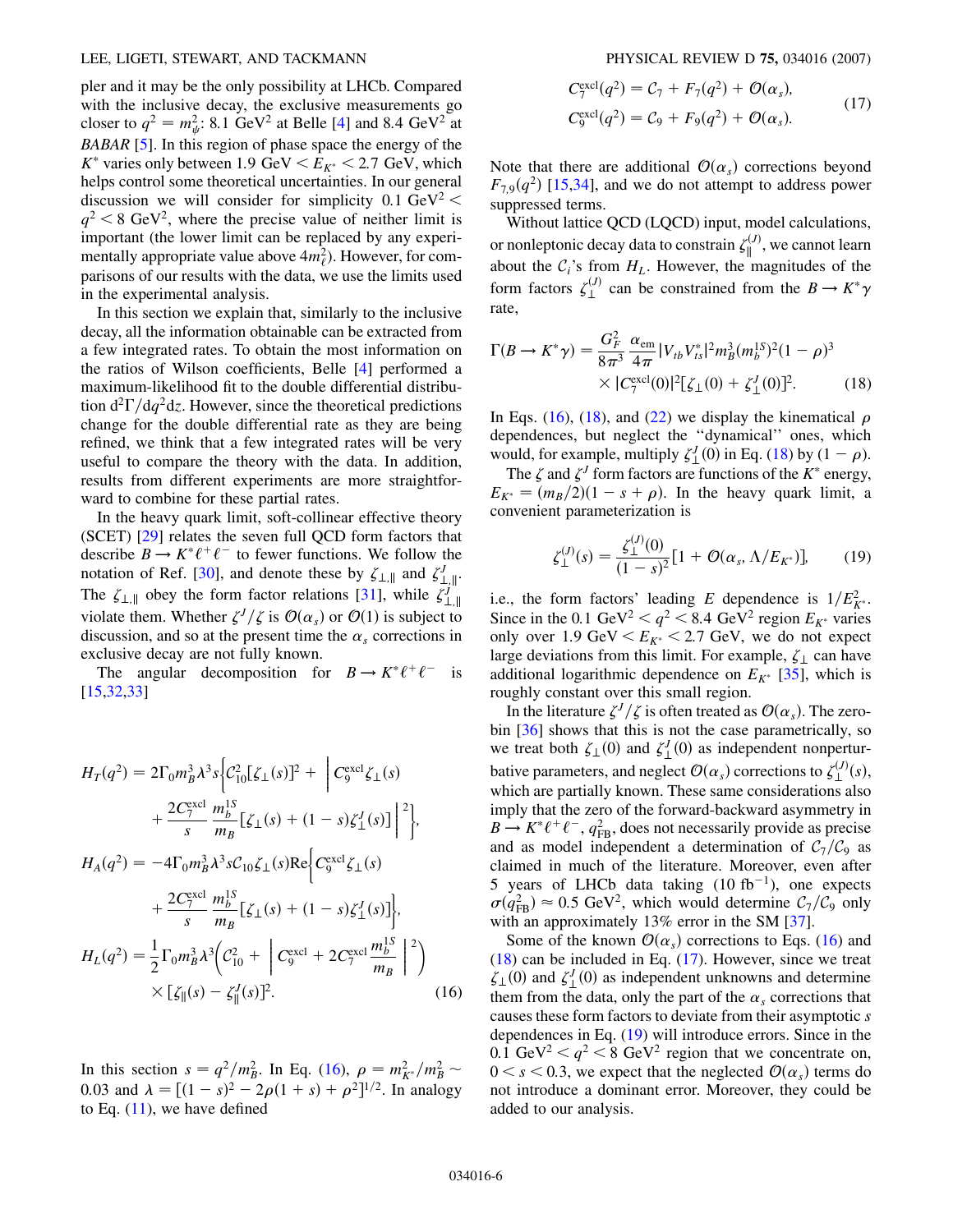<span id="page-6-3"></span>From the ratios of the four observables

$$
\Gamma(B \to K^* \gamma)
$$
,  $H_T(0.1, 8)$ ,  $H_A(0.1, 4)$ ,  $H_A(4, 8)$ , (20)

<span id="page-6-2"></span>one can extract

$$
\frac{\mathcal{C}_9}{\mathcal{C}_7}, \qquad \frac{\mathcal{C}_{10}}{\mathcal{C}_7}, \qquad r = \frac{\zeta_{\perp}^J(0)}{\zeta_{\perp}(0) + \zeta_{\perp}^J(0)}. \tag{21}
$$

If one does not want to use the  $B \to K^* \gamma$  data then ratios of  $H_T(0.1, 4)$ ,  $H_T(4, 8)$ ,  $H_A(0.1, 4)$ , and  $H_A(4, 8)$  could also be used. The ratio *r* is of great interest for heavy quark theory. One expects *r* to be roughly similar in size to the same ratio involving the  $\zeta_{\parallel}^{(J)}$  form factors, which enters the determination of the unitarity triangle angle  $\gamma$  (or  $\alpha$ ) from charmless two-body *B* decays.

At present there is insufficient published data to carry out this analysis to determine the Wilson coefficients. However,  $\Gamma(B \to K^* \gamma)$  is well measured [\[38\]](#page-12-35) and  $H_T(0.1, 8.4)$  can be obtained from the *BABAR* measurement [[5\]](#page-12-4). (Belle [[4\]](#page-12-3) does a maximum-likelihood fit to extract information on the Wilson coefficients, so we cannot use their fit result projected on to the forward-backward asymmetry as a direct measurement of  $H_A$  in the corresponding bins.) Assuming the SM for  $C_{7,9,10}$ , we can use  $\Gamma(B \to K^* \gamma)$  and  $H_T(0.1, 8.4)$  to constrain *r*. The ratio

<span id="page-6-0"></span>
$$
R(q_1^2, q_2^2) = \frac{H_T(q_1^2, q_2^2)}{\Gamma(B \to K^* \gamma)}
$$
  
=  $\frac{\alpha_{em}}{12\pi} \frac{m_B^2}{(m_b^{15})^2} \int_{q_1^2/m_B^2}^{q_2^2/m_B^2} ds \frac{\lambda^3 s}{(1 - \rho)^3 (1 - s)^4}$   

$$
\times \left\{ \frac{C_{10}^2}{C_7^2} (1 - r)^2 + \left[ \frac{C_9}{C_7} (1 - r) + \frac{2}{s} \frac{m_b^{15}}{m_B} (1 - s r) \right]^2 + \dots \right\},
$$
 (22)

as a function of *r* is shown in Fig. [3](#page-6-1) for  $R(0.1, 8.4)$ . The dark (blue) curve shows Eq.  $(22)$  $(22)$  $(22)$ , the medium (orange) one includes the leading corrections to  $C_9^{\text{excl}}(q^2)$  from  $F_9(q^2)$ , and the light (green) curve includes in addition the  $\mathcal{O}(\alpha_s)$ corrections from  $F_{7,9}(q^2)$ . The significant change is dominantly due to the large  $F_7(0)$  contribution to  $C_7^{\text{excl}}(0)$ , also observed for  $\Gamma(B \to K^* \gamma)$  [[15](#page-12-28),[39](#page-12-36)]. This shows that a complete understanding of the  $\alpha_s \zeta_{\perp}^J$  corrections to these exclusive decays is very important. Until this is achieved, a determination of  $C_9/C_7$ ,  $C_{10}/C_7$ , and *r* without the  $\Gamma(B \to$  $K^*$  $\gamma$ ) data, using only two bins of each  $H_T$  and  $H_A$ , as mentioned after Eq. [\(21\)](#page-6-2), may be theoretically cleaner.

The central value,  $R(0.1, 8.4) = 1.55 \times 10^{-3}$  $R(0.1, 8.4) = 1.55 \times 10^{-3}$  $R(0.1, 8.4) = 1.55 \times 10^{-3}$  [5], and the  $1\sigma$  upper bound are shown in Fig. [3](#page-6-1) by dashed and dotted lines, respectively. Since the error is still large, at the moment one cannot make a statistically significant statement about the size of *r*. Nevertheless, we expect that (if

<span id="page-6-1"></span>

FIG. 3 (color online). (color online) The ratio  $R(0.1, 8.4)$  defined in Eq. ([22](#page-6-0)) as a function of *r* [dark (blue) curve], assuming the SM values for all  $C_i$ . The medium (orange) curve includes the  $O(1)$  correction from  $F_9(q^2)$ , and the light (green) curve in addition includes  $\mathcal{O}(\alpha_s)$  corrections from  $F_{7,9}(q^2)$  in Eq. [\(17\)](#page-5-2). The dashed [dotted] line shows the central value  $[1\sigma]$  upper bound] from the *BABAR* measurement [\[5](#page-12-4)].

the SM is valid) the central value of  $R(0.1, 8.4)$  should go up, probably via an increase in the transverse polarization fraction in this  $q^2$  region.

Until precise unquenched LQCD calculations of the  $B \to K^{(*)}$  form factors for small  $q^2$  become available, the method outlined above may provide the most accurate extraction of short-distance information from  $B \rightarrow$  $K^* \ell^+ \ell^-$ . With more statistics in the future it should become possible to determine the quantities in Eq.  $(21)$ , providing new tests of the SM and insights into the theory of hadronic *B* decays.

We did not consider  $B \to K\ell^+\ell^-$  decay, because  $B \to$  $K\gamma$  is forbidden by angular momentum conservation, so it is not possible to learn about the short-distance physics from this mode without using a determination of the corresponding form factors from lattice QCD or model calculations. (This is similar to the case of  $H_L^{B\to K^*\ell^+\ell^-}$  explained above.) To proceed by using model independent continuum methods, one would have to use  $B \to \pi \ell \bar{\nu}$  data combined with  $SU(3)$  flavor symmetry or the two-body charmless nonleptonic decay data to constrain the  $B \to K$  form factor.

#### **V. CONCLUSIONS**

In this paper we pointed out that in inclusive  $B \rightarrow$  $X_s \ell^+ \ell^-$  decay an angular decomposition provides a third  $q<sup>2</sup>$  dependent observable in addition to the total rate and the forward-backward asymmetry. Splitting up the rate into transverse and longitudinal parts, proportional to  $1 +$  $\cos^2\theta$  (*H<sub>T</sub>*) and  $1 - \cos^2\theta$  (*H<sub>L</sub>*), one gains access to a third independent linear combination of Wilson coefficients. This requires measuring no additional kinematical variable besides  $q^2$  and  $\cos\theta$ , which are already studied by *BABAR* and Belle. Without doing more complicated analyses, it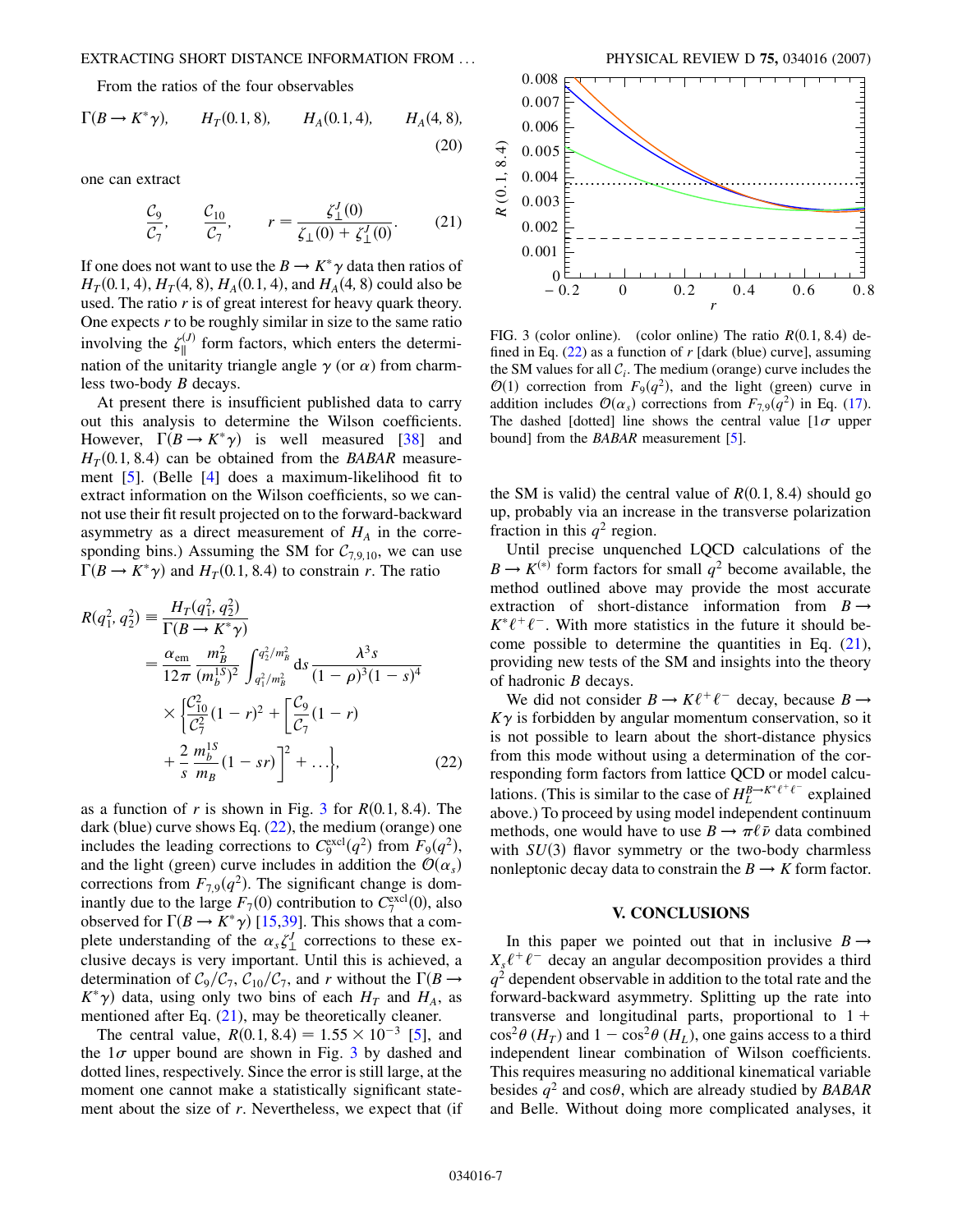will improve the determination of the relevant Wilson coefficients and the sensitivity to possible non-SM physics.

To incorporate the existing NNLO calculations, we proposed a new scheme that defines  $q^2$  independent coefficients,  $C_7$  and  $C_9$ , which are real in the SM. The  $C_{7,9}$  do not contain certain SM contributions (involving  $C_{1-6,8}$ ), which make the coefficients usually referred to in the literature as  $C_{7,9}^{\text{eff}}$  complex and  $q^2$  dependent. We view  $C_7$ ,  $C_9$ , and  $C_{10} \equiv$  $C_{10}$  as the unknowns sensitive to physics beyond the SM to be extracted from data.

Since precise measurements of the  $q^2$  dependences require very large data sets, we studied how one can extract all Wilson coefficients obtainable from  $B \to X_s \ell^+ \ell^-$  from a few simple integrals of the  $H_{T,L,A}$  components of the decay rate. We concentrated on the low  $q^2$  region  $(1 \text{ GeV}^2 < q^2 < 6 \text{ GeV}^2)$  $(1 \text{ GeV}^2 < q^2 < 6 \text{ GeV}^2)$  $(1 \text{ GeV}^2 < q^2 < 6 \text{ GeV}^2)$  $(1 \text{ GeV}^2 < q^2 < 6 \text{ GeV}^2)$  and found (see Figs. 1 and 2) that splitting the total rate into transverse and longitudinal parts is a powerful tool to gain more information.

The same angular decomposition in exclusive  $B \rightarrow$  $K^* \ell^+ \ell^-$  decay, together with the well-measured  $B \rightarrow$  $K^*\gamma$  rate, also provides a determination of the Wilson coefficients, without reliance on form factor models and without requiring a measurement of the zero of the forward-backward asymmetry. In the heavy quark limit, as a starting point of a systematic expansion, one can parameterize the form factors in the low  $q^2$  region by just a few numbers [see Eq. [\(19\)](#page-5-3)]. Measuring the observables in Eq. [\(20\)](#page-6-3), one can extract from the data both the hadronic unknowns and the Wilson coefficients. A more complete understanding of the  $B \to K^* \ell^+ \ell^-$  decay may be expected in the near future and will help to firm up the error estimates in such an analysis based on the  $B \to K^* \ell^+ \ell^$ data.

It is not known if a truly inclusive study of  $B \to X_d \ell^+ \ell^$ will ever be feasible experimentally, but it may be possible to study the exclusive decay  $B \to \rho \ell^+ \ell^-$ . The methods discussed in this paper are clearly applicable to these decays as well.

With significantly more data, one may prefer to split the rate into more than two bins in the 1  $\text{GeV}^2 < q^2 < 6 \text{ GeV}^2$ region. One can then search for non-SM physics by fitting for complex  $C_{7,9,10}$  values, or allowing opposite chirality operators absent in the SM (model independently there is no preference which way to extend the parameter space). Given the good overall consistency of the SM, overconstraining determinations of the Wilson coefficients, such as that in Fig.  $2(b)$ , may give the best sensitivity to new physics (similarly to the CKM fit).

We did not include shape function effects [[40](#page-12-37)] in our analysis for the inclusive decay (nor are they included in any other paper performing fits to extract short-distance physics from the low  $q^2$  region). This is left for future work. Based on Ref. [\[40](#page-12-37)], we anticipate that if the  $B \rightarrow$  $X_s \gamma$  photon spectrum is used to understand the effect of the

 $m_X$  cut in  $B \to X_s \ell^+ \ell^-$ , then the analysis considered in this paper will receive only modest corrections, leaving the general picture of how best to extract the Wilson coefficients unchanged.

## **ACKNOWLEDGMENTS**

We are grateful to Peter Cooper, Enrico Lunghi and especially Jeff Berryhill for helpful conversations. We thank Christoph Bobeth for providing us with his Mathematica code for the running of the Wilson coefficients as given in Refs. [\[19](#page-12-38)[,20\]](#page-12-15). Z. L. thanks the MIT CTP for its hospitality while part of this work was completed. This work was supported in part by the Director, Office of Science, Offices of High Energy and Nuclear Physics of the U.S. Department of Energy under the Contracts No. DE-AC02-05CH11231 (Z. L. and F. T.), and the cooperative research agreement DOE-FC02-94ER40818 (I. S.). I. S. was also supported in part by the DOE OJI program and by the Sloan Foundation.

#### **APPENDIX A: ANALYTICAL RESULTS**

Here we collect the explicit results for all  $\alpha_s$  and power corrections used in the main text. The Wilson coefficients  $C_i(\mu)$  refer to the operator basis of Refs. [[18,](#page-12-39)[19](#page-12-38)], except that we keep  $C_{7-10}$  in the traditional normalization [[41\]](#page-12-40). Their numerical values are collected in Table I below. (The corresponding coefficients in the normalization of Ref. [\[19\]](#page-12-38) are  $\alpha_s/(4\pi)C_{7-10}$ .) Since the formally leading term in  $C_9(m_b)$  is numerically small, it is often considered as  $\mathcal{O}(1)$  in the recent literature. In our case this is not an issue because we treat  $C_9$  as an unknown  $\mathcal{O}(1)$  parameter to be extracted from experiment.

<span id="page-7-0"></span>Throughout this paper we work in the 1*S* scheme [[9\]](#page-12-8), with  $m_{c,b}$  always referring to the 1*S* masses  $m_{c,b}^{1S}$ . They are related to the pole masses,  $m^{\text{pole}}$ , by ( $C_F = 4/3$ )

$$
m^{1S} = m^{\text{pole}} \bigg[ 1 - \frac{\alpha_s(\mu) C_F}{4\pi} \delta^{1S}(\mu) + \mathcal{O}(\alpha_s^2 \delta^{1S}) \bigg], \quad (A1)
$$

where  $\delta^{1S}(\mu) = (\pi/2) \alpha_s(\mu) C_F$  is formally counted as  $\mathcal{O}(1)$ . By definition  $m^{1s}$  is  $\mu$  independent. The  $\mu$  dependence re-enters when the perturbative expansion on the right-hand side of Eq.  $(A1)$  is truncated. Switching from the pole to the 1*S* scheme, one re-expands the perturbative expressions to a given order in  $\alpha_s$ , counting  $\delta^{1S} \sim \mathcal{O}(1)$ , and using the same scale  $\mu$  in Eq. ([A1](#page-7-0)) as everywhere else. All perturbative expressions below have been converted to the 1*S* scheme. The expressions in the pole scheme given in the literature are recovered by setting  $\delta^{1S}(\mu) = 0$  and  $m_b^{1S} = m_b^{\text{pole}}$  everywhere.

In the following, repeated indices are summed from 1 to 6. The coefficients  $C_{7-10}$  in Eq. [\(11\)](#page-2-0) are defined as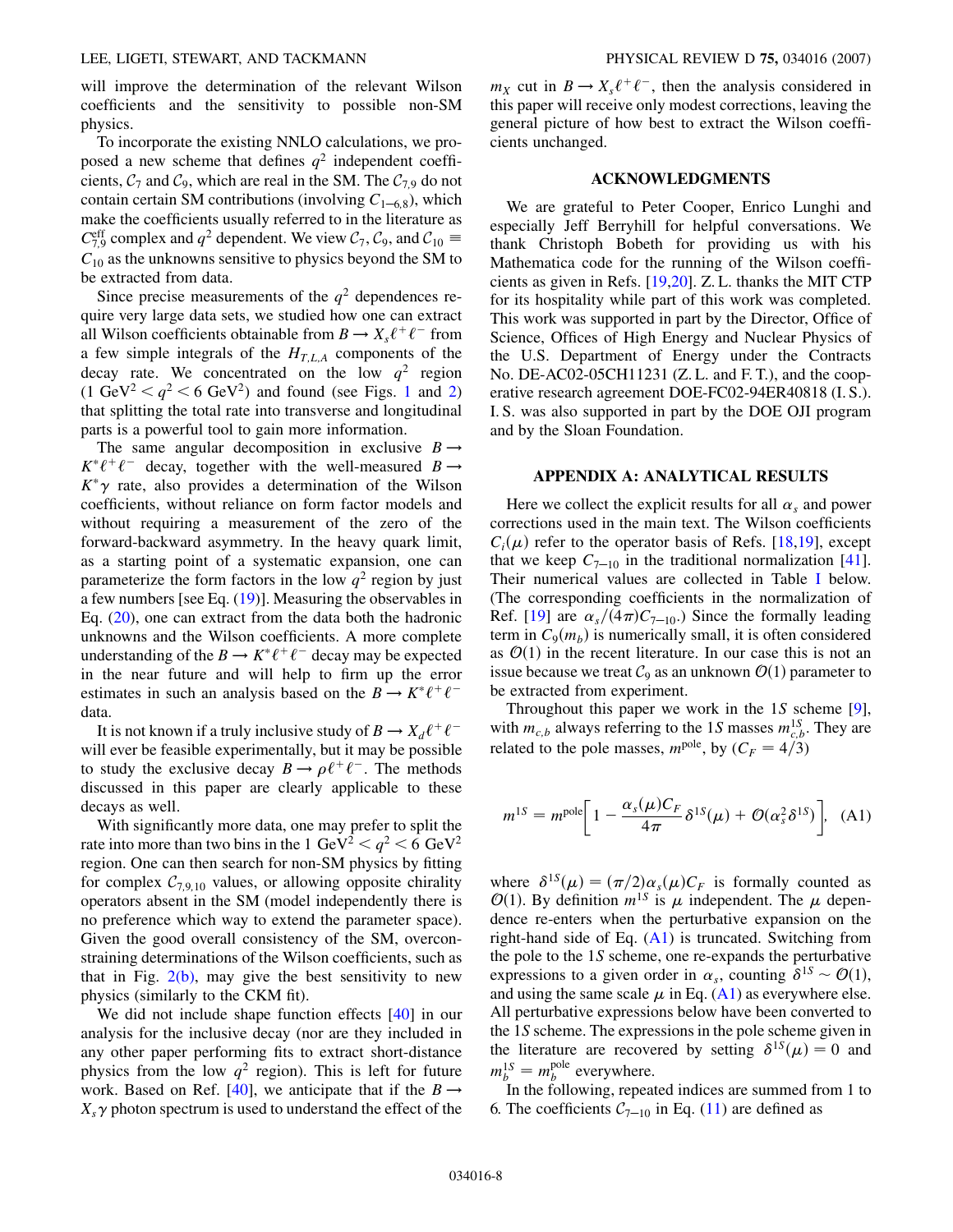EXTRACTING SHORT DISTANCE INFORMATION FROM ... PHYSICAL REVIEW D **75,** 034016 (2007)

<span id="page-8-0"></span>
$$
C_7 = C_7(\mu) \frac{\bar{m}_b(\mu)}{m_b^{1S}} + C_i(\mu)\kappa_{i7} - \frac{\alpha_s(\mu)}{4\pi} \ln \frac{\mu}{m_b^{1S}} \left[ \frac{8}{3} C_7(\mu) \frac{\bar{m}_b(\mu)}{m_b^{1S}} - \frac{32}{9} C_8(\mu) + C_i(\mu) (\gamma_{ij}^{(0)} \kappa_{j7} + \gamma_{i7}^{(0)}) \right] + \mathcal{O}(\alpha_s^2),
$$
  
\n
$$
C_8 = C_8(\mu) + C_i(\mu) \kappa_{i8} + \mathcal{O}(\alpha_s),
$$
  
\n
$$
\mathcal{C}_9 = C_9(\mu) + C_i(\mu) \left[ \kappa_{i9} - \gamma_{i9}^{(-1)} \ln \frac{\mu}{m_b^{1S}} - \frac{\alpha_s(\mu)}{4\pi} \ln \frac{\mu}{m_b^{1S}} \left( \gamma_{ij}^{(0)} \kappa_{j9} + \gamma_{i9}^{(0)} - \frac{1}{2} \gamma_{ij}^{(0)} \gamma_{j9}^{(-1)} \ln \frac{\mu}{m_b^{1S}} \right) \right] + \mathcal{O}(\alpha_s^2),
$$
  
\n
$$
\mathcal{C}_{10} = C_{10},
$$
  
\n
$$
(A2)
$$

where the higher order  $\alpha_s$  corrections are determined by the requirements that they vanish at  $\mu = m_b^{1S}$  and that the  $C_i$  are  $\mu$ independent to a given order. For convenience we also defined  $C_8$ . It enters the  $F_i(q^2)$  (see below) at  $\mathcal{O}(\alpha_s)$ , so we need it only at lowest order. The relevant entries of the anomalous dimension matrices are [\[13,](#page-12-12)[18,](#page-12-39)[19\]](#page-12-38)

$$
\gamma_{ij}^{(0)} = \begin{pmatrix}\n-4 & \frac{8}{3} & 0 & -\frac{2}{9} & 0 & 0 \\
12 & 0 & 0 & \frac{4}{3} & 0 & 0 \\
0 & 0 & 0 & -\frac{52}{3} & 0 & 2 \\
0 & 0 & -\frac{40}{9} & -\frac{100}{9} & \frac{4}{9} & \frac{5}{6} \\
0 & 0 & 0 & -\frac{256}{3} & 0 & 20 \\
0 & 0 & -\frac{256}{9} & \frac{56}{9} & \frac{40}{9} & -\frac{2}{3}\n\end{pmatrix}, \qquad\n\gamma_{i9}^{(0)} = \left(-\frac{232}{27}, \frac{464}{81}, \frac{64}{81}, -\frac{200}{243}, -\frac{6464}{81}, -\frac{11408}{243}\right),\n\gamma_{i9}^{(-1)} = \left(-\frac{32}{27}, -\frac{8}{9}, -\frac{16}{9}, \frac{32}{27}, -\frac{112}{9}, \frac{512}{27}\right),\n\tag{A3}
$$

The constants  $\kappa_{ij}$  in Eqs. ([A2](#page-8-0)) are included by convention, as in the usual definitions of  $C_i^{\text{eff}}$ , and are given by [[18](#page-12-39),[19](#page-12-38)]

$$
\kappa_{i7} = \left(0, 0, -\frac{1}{3}, -\frac{4}{9}, -\frac{20}{3}, -\frac{80}{9}\right), \qquad \kappa_{i8} = \left(0, 0, 1, -\frac{1}{6}, 20, -\frac{10}{3}\right), \qquad \kappa_{i9} = \left(0, 0, 0, \frac{4}{3}, \frac{64}{9}, \frac{64}{27}\right).
$$
 (A4)

<span id="page-8-1"></span>The functions  $F_i(q^2)$  in Eq. [\(11\)](#page-2-0) contain perturbative corrections arising from  $O_{1-6,8}$ . To  $\mathcal{O}(\alpha_s)$ ,

$$
F_7(q^2) = -\frac{\alpha_s(\mu)}{4\pi} [C_i(\mu) f_i^{(7)}(\hat{m}_c, s) + C_8 f_8^{(7)}(s)],
$$
  
\n
$$
F_9(q^2) = C_i(\mu) \bigg[ \delta_{ij} - \frac{\alpha_s(\mu)}{4\pi} \ln \frac{\mu}{m_b^{15}} \gamma_{ij}^{(0)} \bigg] [t_j h(\hat{m}_c, s) + u_j h(1, s) + w_j h(0, s)] - \frac{\alpha_s(\mu)}{4\pi} [C_i(\mu) f_i^{(9)}(\hat{m}_c, s) + C_8 f_8^{(9)}(s)]
$$
  
\n
$$
- \frac{\alpha_s(\mu)}{4\pi} \frac{16}{9} \delta^{15}(\mu) C_i(\mu) \bigg[ t_i \frac{\mathcal{F}[s/(4\hat{m}_c^2)]}{1 - s/(4\hat{m}_c^2)} + u_i \frac{\mathcal{F}(s/4)}{1 - s/4} - \frac{2}{3} (t_i + u_i + w_i) \bigg],
$$
\n(A5)

where  $s = q^2/(m_b^{1S})^2$ ,  $\hat{m}_c = m_c^{1S}/m_b^{1S}$ , and

$$
t_i = \left(\frac{4}{3}, 1, 6, 0, 60, 0\right), \qquad u_i = \left(0, 0, -\frac{7}{2}, -\frac{2}{3}, -38, -\frac{32}{3}\right), \qquad w_i = \left(0, 0, -\frac{1}{2}, -\frac{2}{3}, -8, -\frac{32}{3}\right).
$$
 (A6)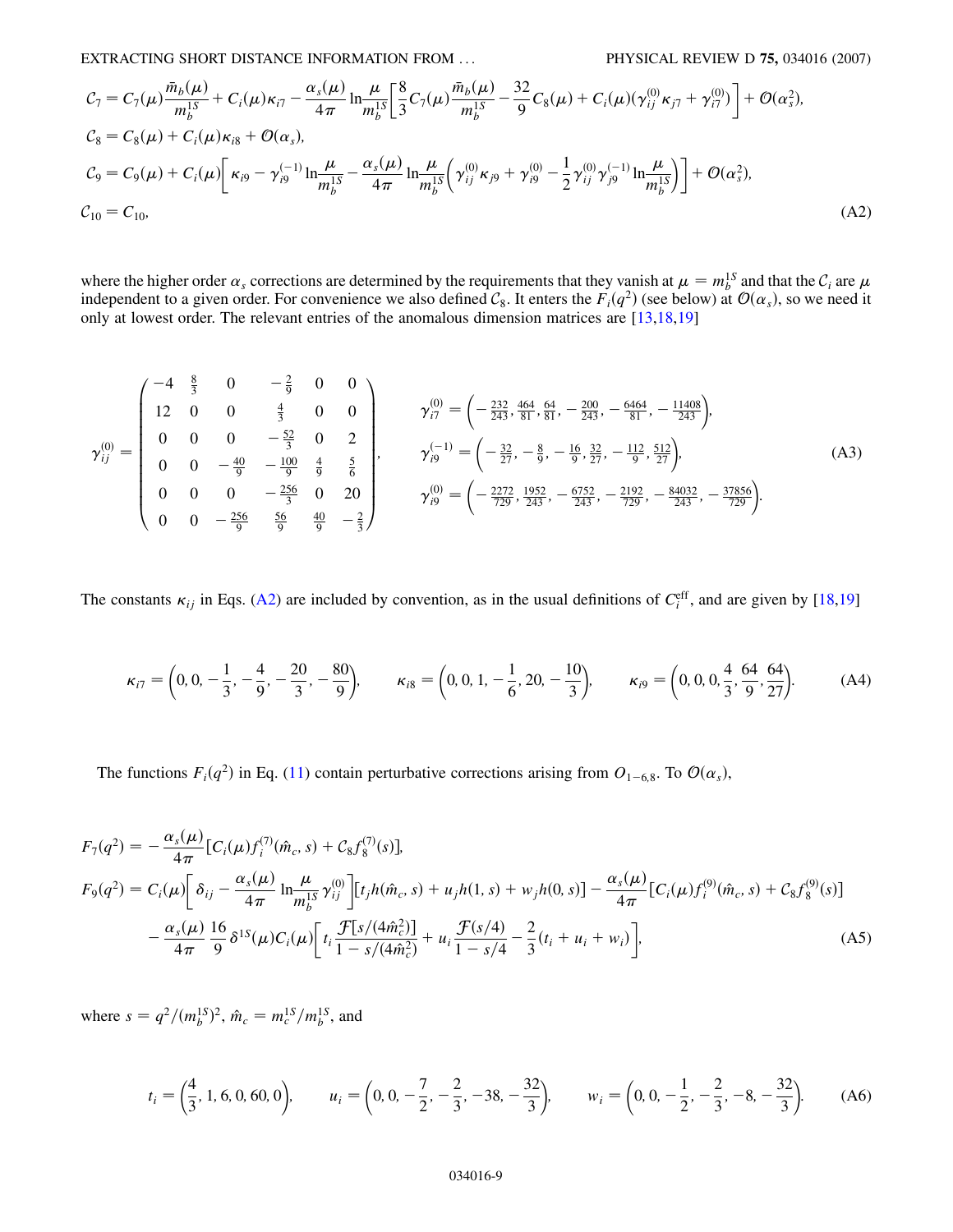The second line in  $F_9(q^2)$  arises from re-expanding the leading order contribution in the 1*S* scheme. The one-loop function  $h(\hat{m}_c, s)$  encoding the four-quark contributions is [\[6](#page-12-5)[,13\]](#page-12-12)

$$
h(\hat{m}_c, s) = -\frac{8}{9} \ln(\hat{m}_c) - \frac{4}{27} + \frac{2s}{9\hat{m}_c^2} - \frac{4}{9} \left( 1 + \frac{s}{2\hat{m}_c^2} \right) \mathcal{F} \left( \frac{s}{4\hat{m}_c^2} \right),
$$
  
\n
$$
h(0, s) = -\frac{4}{9} \ln(s) + \frac{8}{27} + \frac{4}{9} i \pi,
$$
\n(A7)

and we have defined the function

$$
\mathcal{F}(x) = 1 - \frac{1}{x} + \frac{\sqrt{|1 - 1/x|}}{x} \begin{cases} \arctan\sqrt{\frac{x}{1 - x^2}} & 0 < x < 1, \\ \ln(\sqrt{x} + \sqrt{x - 1}) - i\pi/2, & x > 1. \end{cases} \tag{A8}
$$

It satisfies  $\mathcal{F}(0) = 2/3$  and  $\mathcal{F}(1 - \epsilon) = \text{sgn}(\epsilon)(\pi/2)\sqrt{\epsilon} + \mathcal{O}(\epsilon)$ . The one-loop functions  $f_8^{(7,9)}(s)$  in Eq. ([A5\)](#page-8-1) containing the  $O_8$  contributions are

$$
f_8^{(7)}(s) = -\frac{2}{9} \left[ \frac{4s}{1-s} \ln(s) + (22+60s+158s^2+329s^3+\ldots) - (2+9s+24s^2+50s^3+\ldots)\frac{2\pi^2}{3} + 4i\pi \right],
$$
  
\n
$$
f_8^{(9)}(s) = \frac{4}{9} \left[ \frac{4}{1-s} \ln(s) + \frac{1}{15} (390+1480s+3553s^2+\ldots) - (4+15s+36s^2+\ldots)\frac{2\pi^2}{3} \right].
$$
 (A9)

 $\overline{1}$ 

Their exact analytic expressions in terms of integrals can be found in Refs. [\[15](#page-12-28)[,16\]](#page-12-13). Here we expanded the terms not proportional to  $\ln(s)$  for small *s*. Since these are small compared with the  $ln(s)$  term, the expressions above are accurate to better than  $10^{-3}$  for  $s < 1$  and  $10^{-5}$  for  $s < 0.4$ .

The two-loop functions  $f_{1-6}^{(7,9)}$  in Eq. [\(A5\)](#page-8-1) contain the virtual  $\mathcal{O}(\alpha_s)$  contributions from  $O_{1-6}$  and are known for  $i = 1$  and 2 only. In Ref.  $[14]$  they are given as expansions in *s* and  $\hat{m}_c$ . Since the expressions for general  $\hat{m}_c$  are quite lengthy, Ref. [\[14\]](#page-12-16) also quotes them at five fixed values for  $\hat{m}_c$ , which we use together with a linear interpolation for intermediate values of  $\hat{m}_c$ .

Usually, the contributions from  $O_{1,2,8}$  that enter  $C_{7,9}^{\text{incl}}(q^2)$ are included via functions  $F_{1,2,8}^{(7,9)}$  [\[14\]](#page-12-16); e.g., for the  $O_1$ contribution to  $C_9^{\text{incl}}$ 

$$
C_9^{\text{incl}} = C_9 - \frac{\alpha_s}{4\pi} C_1 F_1^{(9)} + \dots
$$
 (A10)

The  $F_{1,2,8}^{(7,9)}$  consist of terms containing powers of  $\ln(\mu/m_b)$ and the functions  $f_{1,2,8}^{(7,9)}$ . For example, switching to the pole scheme, the terms proportional to  $\alpha_s/(4\pi)C_1$  are

$$
F_1^{(9)} = \ln \frac{\mu}{m_b} \Biggl\{ \gamma_{1j}^{(0)} \kappa_{j9} + \gamma_{19}^{(1)} - \frac{1}{2} \gamma_{1j}^{(0)} \gamma_{j9}^{(0)} \ln \frac{\mu}{m_b} + \gamma_{1j}^{(0)} [t_j h(\hat{m}_c, s) + u_j h(1, s) + w_j h(0, s)] \Biggr\} + f_1^{(9)} = - \ln \frac{\mu}{m_b} \Biggl[ \frac{256}{243} \ln \frac{\mu}{m_b} - \frac{2272}{729} - \frac{8}{3} h(\hat{m}_c, s) + \frac{4}{27} h(1, s) + \frac{4}{27} h(0, s) \Biggr] + f_1^{(9)}.
$$
 (A11)

In our scheme these  $ln(\mu/m_b)$  dependent terms are split up between  $F_9(q^2)$  and  $C_i$ , and are included in the definitions [\(A2](#page-8-0)) and [\(A5](#page-8-1)). Expanding the term in brackets for small *s*, we recover the result given in Ref. [\[14\]](#page-12-16). The same is true for all  $F_{1,2,8}^{(7,9)}$ . Note that in this way we automatically include the  $ln(\mu/m_b)$  dependent terms of the analogous functions  $F_{3-6}^{(7,9)}$ , which to our knowledge have not been calculated explicitly so far.

The functions  $G_{7,9}(q^2)$  contain  $\mathcal{O}(1/m_c^2)$  corrections in Eq. [\(11](#page-2-0)), calculated for  $d\Gamma/dq^2$  and  $dA_{FB}/dq^2$  in Ref. [[12\]](#page-12-11). We found that their contribution can be included similarly to other four-quark operator contributions in  $C_{7,9}^{\text{incl}}(q^2)$  [see Eq.  $(11)$  $(11)$  $(11)$ ] via the functions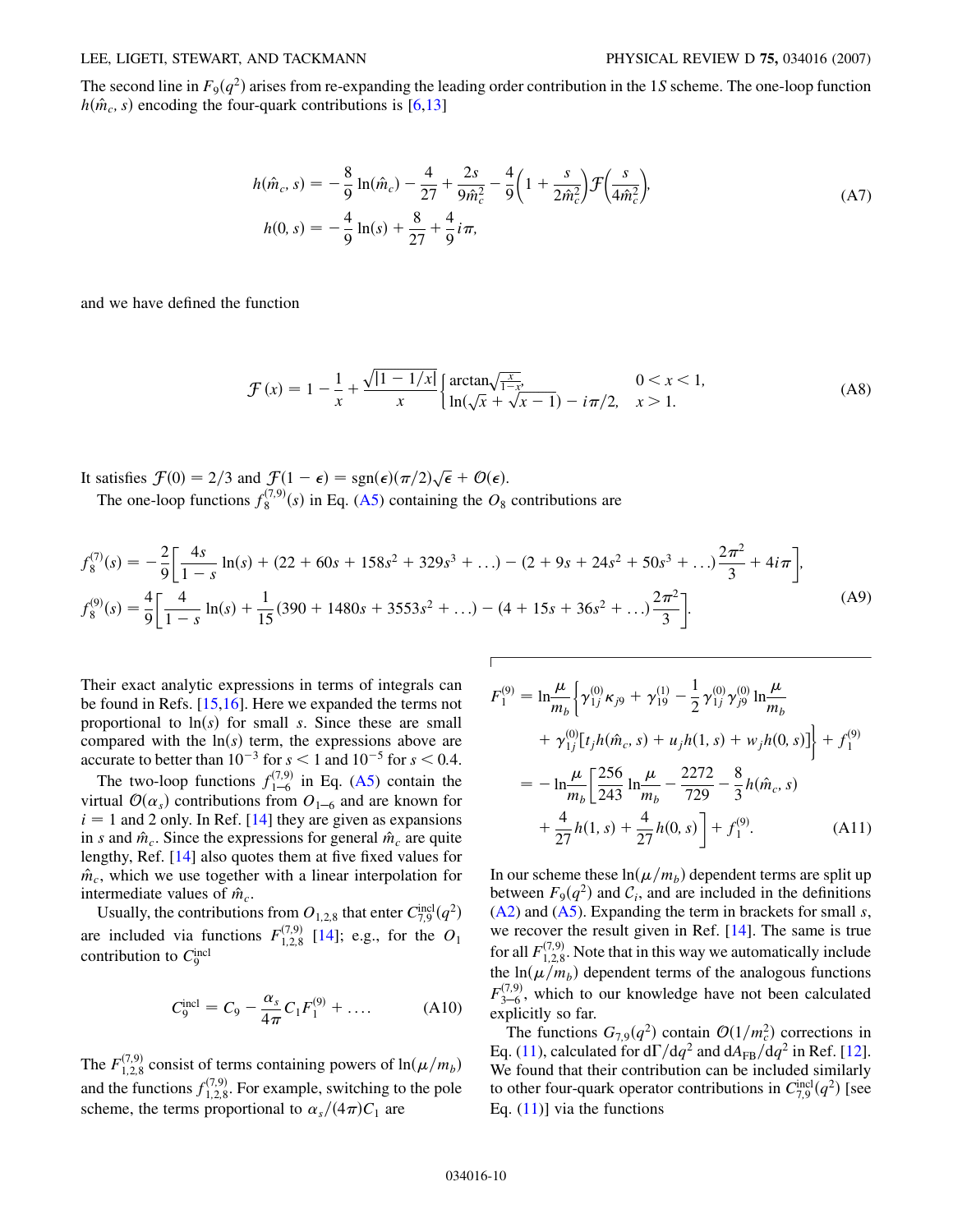EXTRACTING SHORT DISTANCE INFORMATION FROM ... PHYSICAL REVIEW D **75,** 034016 (2007)

$$
G_9(q^2) = \frac{10}{1 - 2s} G_7(q^2)
$$
  
= 
$$
-\frac{5}{6} \left( C_2 - \frac{C_1}{6} \right) \frac{\lambda_2}{m_c^2} \frac{\mathcal{F}[q^2/(4m_c^2)]}{1 - q^2/(4m_c^2)}.
$$
 (A12)

<span id="page-10-0"></span>(In the operator basis used in Ref. [[12](#page-12-11)] the  $C_2 - C_1/6$  term in Eq.  $(A12)$  $(A12)$  should be replaced by their  $C_2$ , and we set this coefficient to unity in our numerical analysis.) These corrections diverge as  $(4m_c^2 - q^2)^{-1/2}$  as  $q^2$  approaches the  $4m_c^2$  threshold. Following Ref. [\[12\]](#page-12-11), we imagine that this

calculation makes sense for  $q^2 \leq 3m_c^2 \approx 6 \text{ GeV}^2$ . Even for  $q^2 \ll 4m_c^2$ , there is an infinite series of corrections suppressed only by increasing powers of  $\Lambda m_b/m_c^2$  [\[42\]](#page-12-41).

The  $\omega_i^j(s)$  containing the  $\mathcal{O}(\alpha_s)$  corrections in Eq. [\(13\)](#page-2-1) can be extracted from Ref. [[22](#page-12-18)]. Defining

$$
L(s) = 4 \operatorname{Li}_2(s) + 2 \ln(s) \ln(1 - s) + \frac{2\pi^2}{3}, \quad (A13)
$$

we find

$$
\omega_{T}^{99}(s) = \frac{1}{2\sqrt{s}}\omega^{99}(s) + L(s) + \frac{1+2s}{s}\ln(1-s) + \frac{5+s(7-2s)}{(1-s)^2}\ln(s) + \frac{19+s}{2(1-s)} - \frac{1+3s}{1-s}\frac{\delta^{15}(\mu)}{2},
$$
  
\n
$$
\omega_{A}^{90}(s) = 2\frac{1+s(3-s)}{(1-s)^2}\ln(1-s) + \frac{1-s(9-2s)}{s(1-s)}\ln(1-s) - \frac{4s(5-2s)}{(1-s)^2}\ln(1-s) + \frac{2(5-2s)}{1-s}\frac{\pi^2}{1-(1+s)^2}\frac{3-4\sqrt{s}}{3} - \frac{1+3s}{1-s}\frac{\delta^{15}(\mu)}{2},
$$
  
\n
$$
\omega_{L}^{99}(s) = -\sqrt{s}\omega^{99}(s) + L(s) + 3\ln(1-s) - \frac{8s(1+2s)}{(1-s)^2}\ln(s) - \frac{5+s(47-4s)}{2(1-s)} - \frac{3+s}{1-s}\frac{\delta^{15}(\mu)}{2},
$$
  
\n
$$
\omega_{J}^{99}(s) = -4\frac{5+s(12-s)}{(1-s)^2}\ln(1-\sqrt{s}) + \frac{9-(2-\sqrt{s})^2}{(1-\sqrt{s})^2}\ln(1-s) + \frac{9-(2+\sqrt{s})^2}{(1+\sqrt{s})^2}\frac{\pi^2}{2},
$$
  
\n(A14)

$$
\omega_T^{77}(s) = \frac{\sqrt{s}}{2} \omega^{77}(s) + L(s) + 3\ln(1-s) - \frac{s(1+5s)}{(1-s)^2} \ln(s) - \frac{16+5s(5-s)}{6(1-s)} - \frac{3+s}{1-s} \frac{\delta^{15}(\mu)}{2},
$$
  
\n
$$
\omega_L^{77}(s) = -\frac{1}{\sqrt{s}} \omega^{77}(s) + L(s) + \frac{2+s}{s} \ln(1-s) + 2\frac{3+s(3-s)}{(1-s)^2} \ln(s) + \frac{21-s}{2(1-s)} - \frac{1+3s}{1-s} \frac{\delta^{15}(\mu)}{2},
$$
  
\n
$$
\omega^{77}(s) = 4\frac{12-(3-s)^2}{(1-s)^2} \text{Li}_2(1-\sqrt{s}) - \frac{4-(1-\sqrt{s})^2}{(1-\sqrt{s})^2} \text{Li}_2(1-s) - \frac{4-(1+\sqrt{s})^2}{(1+\sqrt{s})^2} \frac{\pi^2}{2},
$$
\n(A15)

$$
\omega_{I}^{79}(s) = \frac{1}{2}\omega^{79}(s) + L(s) + \frac{1+5s}{2s}\ln(1-s) - \frac{s(1+3s)}{2(1-s)}\ln(s) - \frac{9-5s}{2(1-s)} - \frac{1+s}{1-s}\delta^{15}(\mu),
$$
  
\n
$$
\omega_{A}^{70}(s) = \frac{3+s(9-2s)}{(1-s)^2}\text{Li}_2(s) + \frac{1-s(22-s)}{2s(1-s)}\ln(1-s) - 2\frac{1+s(13-4s)}{(1-s)^2}\text{Li}_2(\sqrt{s}) + \frac{13-3s}{1-s}\ln(1-\sqrt{s})
$$
  
\n
$$
+ \frac{5(1+s)}{2(1-s)^2}\frac{\pi^2}{3} - \frac{s+(3-2\sqrt{s})^2}{2(1+\sqrt{s})^2} - \frac{1+s}{1-s}\delta^{15}(\mu),
$$
  
\n
$$
\omega_{L}^{79}(s) = -\omega^{79}(s) + L(s) + \frac{1+2s}{s}\ln(1-s) + \frac{s(7-s)}{(1-s)^2}\ln(s) + \frac{1+11s}{2(1-s)} - \frac{1+s}{1-s}\delta^{15}(\mu),
$$
  
\n
$$
\omega_{I}^{79}(s) = 4\frac{\sqrt{s}(3+s)}{(1-s)^2}\text{Li}_2(1-\sqrt{s}) - \frac{1+\sqrt{s}}{(1-\sqrt{s})^2}\text{Li}_2(1-s) + \frac{1-\sqrt{s}}{(1+\sqrt{s})^2}\frac{\pi^2}{2}.
$$
 (A16)

The functions  $\omega^i(s)$  entering  $\omega^i_{T,L}(s)$  contain all the dependence on  $\sqrt{s}$ , which cancels in the  $q^2$  spectrum. All  $\ln(\mu/m_b)$ terms that usually appear in the functions  $\omega_i^{77,79}(s)$  have been moved into  $C_7$  (along with the appropriate constant term contained in  $\bar{m}_b/m_b^{1S}$ ).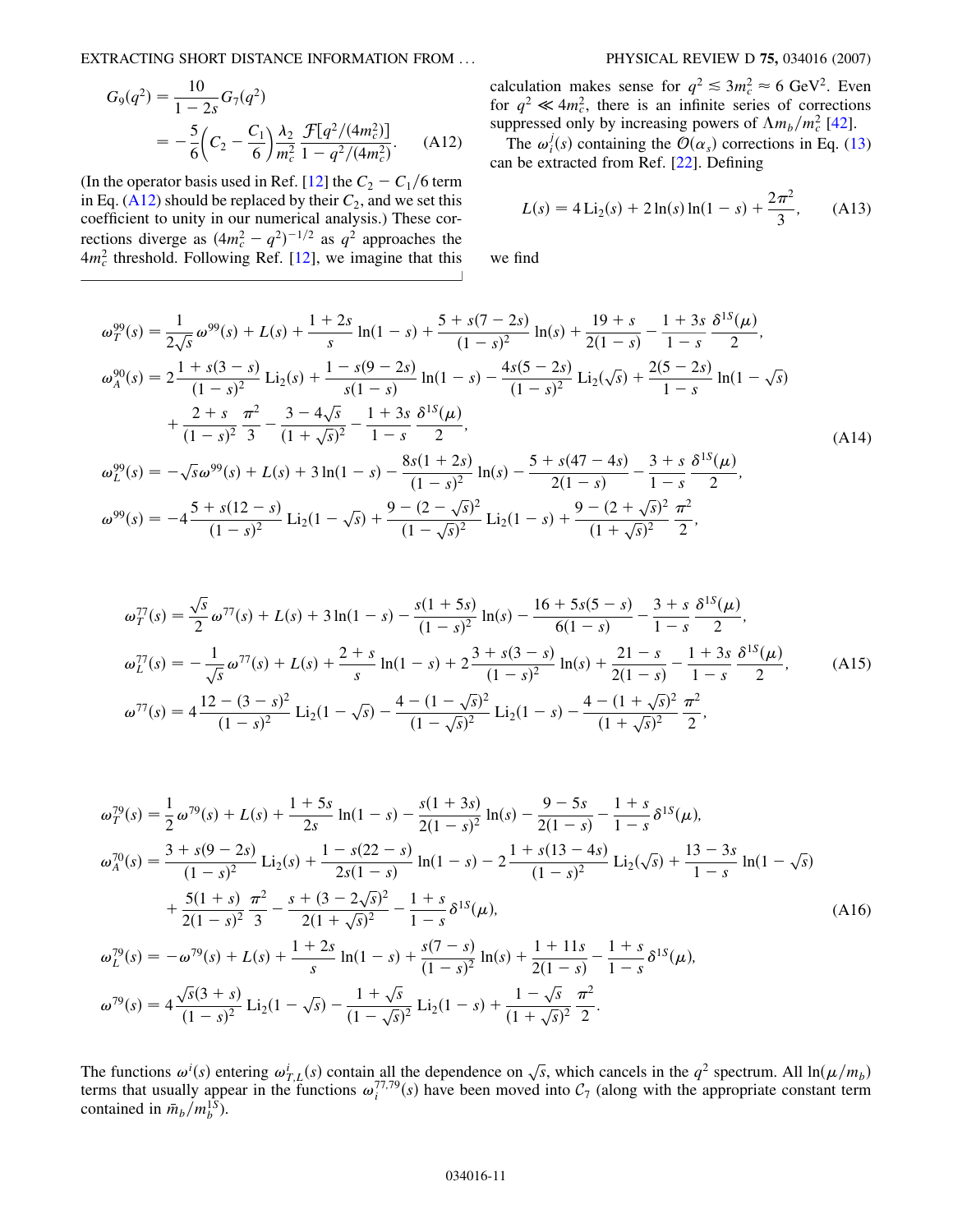The  $\chi_i^j(s)$  containing the  $\mathcal{O}(1/m_b^2)$  corrections in Eq.  $(13)$  $(13)$  $(13)$  can be extracted from Ref.  $[24]$ :

$$
\chi_{T}^{99}(s) = -\frac{\lambda_{1} + 3\lambda_{2}}{6} \frac{5 + 3s}{1 - s} - 2\lambda_{2} \frac{s(4 - 3s)}{(1 - s)^{2}},
$$
  
\n
$$
\chi_{A}^{90}(s) = \frac{\lambda_{1} + 3\lambda_{2}}{6} \frac{3 + s(2 + 3s)}{(1 - s)^{2}} - 2\lambda_{2} \frac{3 + s(4 - 3s)}{(1 - s)^{2}},
$$
  
\n
$$
\chi_{L}^{99}(s) = \frac{\lambda_{1} + 3\lambda_{2}}{6} \frac{3 + 13s}{1 - s} - 2\lambda_{2} \frac{s^{2}}{(1 - s)^{2}},
$$
  
\n
$$
\chi_{T}^{77}(s) = \frac{\lambda_{1} + 3\lambda_{2}}{6} \frac{3 + 5s}{1 - s} - 2\lambda_{2} \frac{3 - 2s^{2}}{(1 - s)^{2}},
$$
  
\n
$$
\chi_{L}^{77}(s) = -\frac{\lambda_{1} + 3\lambda_{2}}{6} \frac{13 + 3s}{1 - s} - 2\lambda_{2} \frac{s(4 - 3s)}{(1 - s)^{2}},
$$
  
\n
$$
\chi_{T}^{79}(s) = \frac{\lambda_{1} + 3\lambda_{2}}{2} - \lambda_{2} \frac{5 - 3s^{2}}{(1 - s)^{2}},
$$
  
\n
$$
\chi_{A}^{70}(s) = \frac{\lambda_{1} + 3\lambda_{2}}{6} \frac{3 + s(2 + 3s)}{(1 - s)^{2}} - \lambda_{2} \frac{5 + 3s(2 - s)}{(1 - s)^{2}},
$$
  
\n
$$
\chi_{L}^{79}(s) = \frac{\lambda_{1} + 3\lambda_{2}}{2} - 2\lambda_{2} \frac{1}{(1 - s)^{2}}.
$$
  
\n(A17)

TABLE I. Values of the Wilson coefficients to  $\mathcal{O}(\alpha_s)$  at different low scales  $\mu$ .

|                    | $\mu = 2.35 \text{ GeV}$ | $\mu = 4.7$ GeV | $\mu = 9.4$ GeV |
|--------------------|--------------------------|-----------------|-----------------|
| $\alpha_s(\mu)$    | 0.2659                   | 0.2140          | 0.1793          |
| $C_1(\mu)$         | $-0.4642$                | $-0.2880$       | $-0.1506$       |
| $C_2(\mu)$         | 1.019                    | 1.007           | 1.001           |
| $C_3(\mu)$         | $-0.0096$                | $-0.0043$       | $-0.0017$       |
| $C_4(\mu)$         | $-0.1247$                | $-0.0795$       | $-0.0508$       |
| $C_5(\mu)$         | 0.00069                  | 0.00029         | 0.00009         |
| $C_6(\mu)$         | 0.00205                  | 0.00081         | 0.00026         |
| $C_8(\mu)$         | $-0.2012$                | $-0.1778$       | $-0.1598$       |
| $\bar{m}_b(\mu)$   | 4.703                    | 4.120           | 3.707           |
| $C_7(\mu)$         | $-0.3637$                | $-0.3293$       | $-0.2982$       |
| $\mathcal{C}_{7}$  | $-0.2435$                | $-0.2611$       | $-0.2687$       |
| $C_9(\mu)$         | 4.504                    | 4.209           | 3.790           |
| $\mathcal{C}_9$    | 4.258                    | 4.207           | 4.188           |
| $\mathcal{C}_{10}$ | $-4.175$                 | $-4.175$        | $-4.175$        |

given in Refs. [\[19,](#page-12-38)[20\]](#page-12-15). For  $C_9(\mu)$  this requires the threeloop mixings calculated in Refs. [[44](#page-12-43)].

In the decay rates we use

$$
\alpha_{em}(m_b) = 1/133, \qquad |V_{tb}V_{ts}^*| = 41.09 \times 10^{-3},
$$
  
\n
$$
m_B = 5.279 \text{ GeV}, \qquad \tau_B = 1.584 \text{ ps},
$$
  
\n
$$
m_{K^*} = 0.892 \text{ GeV},
$$
  
\n
$$
m_b \equiv m_b^{1S} = (4.70 \pm 0.04) \text{ GeV},
$$
  
\n
$$
m_c \equiv m_c^{1S} = (1.41 \pm 0.05) \text{ GeV},
$$
  
\n
$$
\lambda_1 = -0.27 \text{ GeV}^2, \qquad \lambda_2 = 0.12 \text{ GeV}^2.
$$

We use the value of the electromagnetic coupling at the scale  $\mu \sim m_b$ , because for the total rate in this case the higher order electroweak corrections (which we neglect in our analysis) turn out to be numerically small, below the 2% level [\[20](#page-12-15)[,28\]](#page-12-24). The value of  $|V_{tb}V_{ts}^*|$  is taken from Ref. [[1\]](#page-12-0). For  $m_b^{1S}$  we take the naive average of Refs. [[27](#page-12-23)[,45](#page-12-44)], which coincides with the PDG average [\[38\]](#page-12-35), and use the average of the errors quoted in Refs.  $[27,45]$  $[27,45]$ . For  $m_c^{1S}$  we use the result of Ref.  $[46]$  as quoted in the [1](#page-12-0)*S* scheme in Ref. [1]. Finally, for  $\lambda_1$  we take the value from Ref. [\[27](#page-12-23)], and  $\lambda_2 = (m_{B^*}^2 - m_B^2)/4 \approx$ 0*:*12 GeV2.

#### **APPENDIX B: NUMERICAL INPUTS**

In this Appendix we collect all of our numerical inputs. All values are taken from Ref. [\[38\]](#page-12-35) except where stated otherwise. To evaluate the Wilson coefficients we use

$$
m_W = 80.403 \text{ GeV},
$$
  
\n
$$
\sin^2 \theta_W = 0.23122,
$$
  
\n
$$
m_t^{\text{pole}} = (171.4 \pm 2.1) \text{ GeV},
$$
  
\n
$$
\alpha_s(m_Z) = 0.1176,
$$
  
\n
$$
\mu_0^c = 80 \text{ GeV},
$$
  
\n
$$
\mu_0^t = 120 \text{ GeV}.
$$
 (B1)

Here,  $\mu_0^{c,t}$  are the matching scales in the charm and top sector, respectively, and we use the same values as in Ref. [\[19\]](#page-12-38). For the top-quark mass we use the newest CDF and D0 average [[43](#page-12-42)]. The resulting values for the Wilson coefficients at  $\mathcal{O}(\alpha_s)$  run down to the low scale and the corresponding values for the  $C_i$  according to Eq. ([A2\)](#page-8-0) are listed in Table I. Note that the residual scale uncertainties of  $C_7$  and especially  $C_9$  are much smaller than those of  $C_{7,9}(\mu)$ . We use a Mathematica code by Bobeth with the initial conditions and renormalization group running as